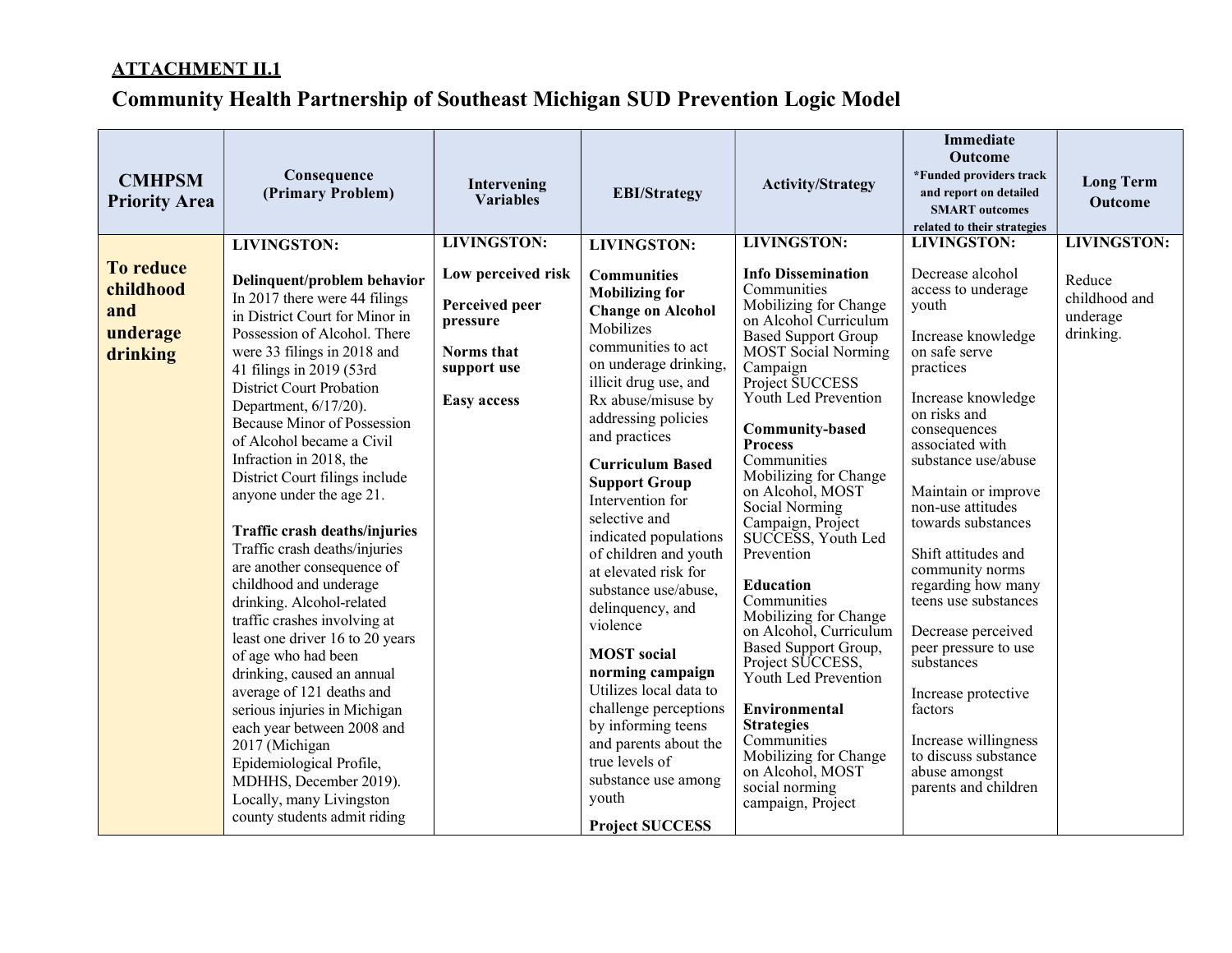|  | with someone who had been      | SAMHSA model that      | <b>SUCCESS</b> , Youth Led                  |  |
|--|--------------------------------|------------------------|---------------------------------------------|--|
|  | drinking or driving after      | utilizes individual    | Prevention                                  |  |
|  | drinking. Specifically, 18.3%  | and small group        |                                             |  |
|  | of middle school students and  | counseling sessions    | <b>Alternatives</b><br>Youth Led Prevention |  |
|  | 10.6% of high school students  | and large group        |                                             |  |
|  | rode in a car or other vehicle | prevention education   | Problem ID and                              |  |
|  | driven by someone who had      | sessions to increase   | Referral                                    |  |
|  | been drinking alcohol one or   | protective factors and | Curriculum Based                            |  |
|  | more times during the past 30  | reduce risk factors    | Support Group, Project                      |  |
|  | days (Livingston County        |                        | <b>SUCCESS</b>                              |  |
|  | MiPHY 2017-18).                |                        |                                             |  |
|  |                                | <b>Youth Led</b>       |                                             |  |
|  | <b>Early addiction</b>         | Prevention             |                                             |  |
|  | The average age of first use   | Peer-to-peer program   |                                             |  |
|  | of alcohol among high school   | engages educators,     |                                             |  |
|  | students is 14.3 years         | parents, and           |                                             |  |
|  | (Livingston County MiPHY       | communities by         |                                             |  |
|  | 2017-18) and the average age   | combining              |                                             |  |
|  | of first use of alcohol among  | environmental and      |                                             |  |
|  | 7th graders is 11.1 years      | individual strategies  |                                             |  |
|  | (Livingston County MiPHY       | to support positive    |                                             |  |
|  | $2017-18$ ).                   | attitudes, choices,    |                                             |  |
|  |                                | and behaviors by       |                                             |  |
|  |                                | youth                  |                                             |  |
|  |                                |                        |                                             |  |
|  |                                |                        |                                             |  |
|  |                                |                        |                                             |  |
|  |                                |                        |                                             |  |
|  |                                |                        |                                             |  |
|  |                                |                        |                                             |  |
|  |                                |                        |                                             |  |
|  |                                |                        |                                             |  |
|  |                                |                        |                                             |  |
|  |                                |                        |                                             |  |
|  |                                |                        |                                             |  |
|  |                                |                        |                                             |  |
|  |                                |                        |                                             |  |
|  |                                |                        |                                             |  |
|  |                                |                        |                                             |  |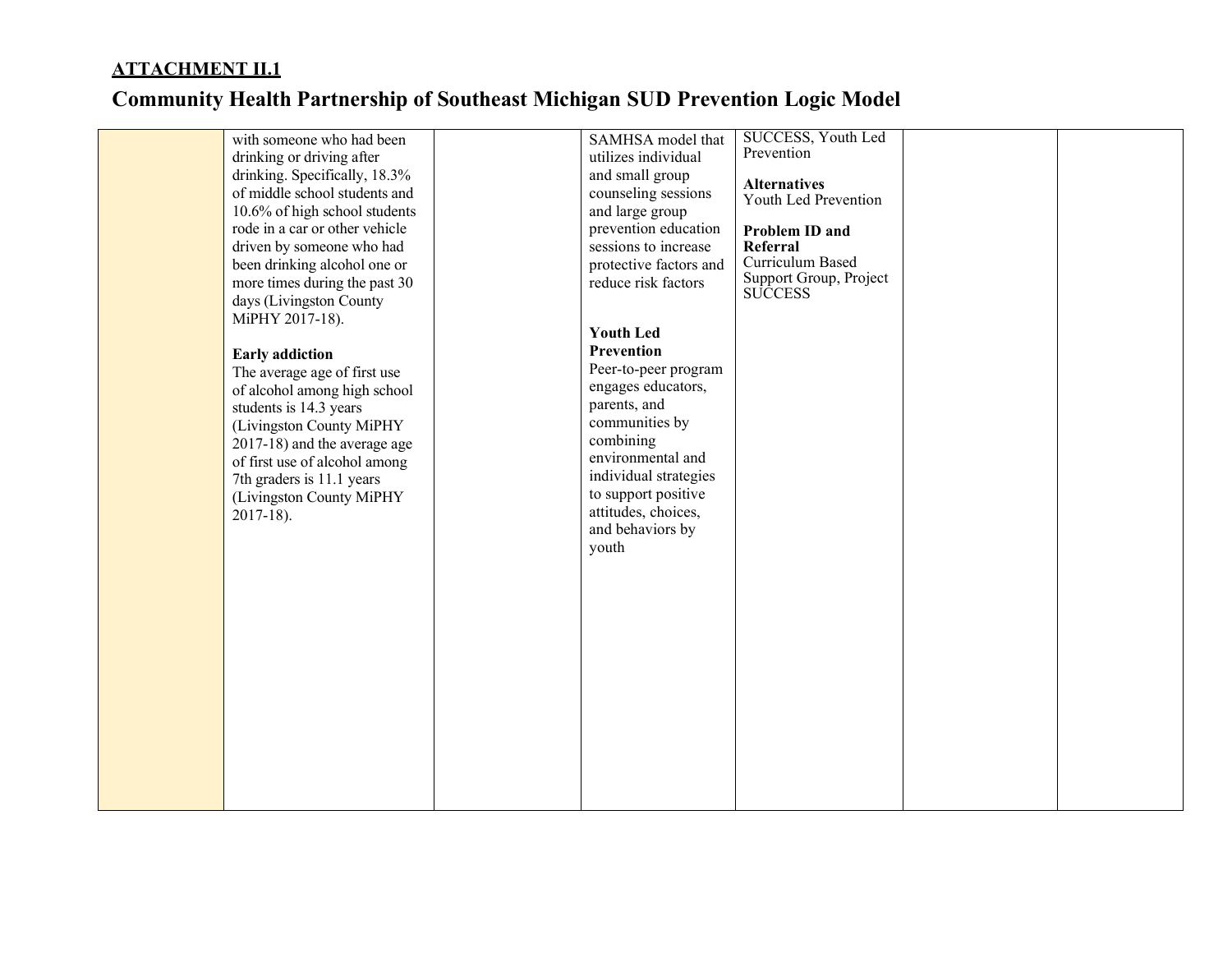| <b>CMHPSM</b><br><b>Priority Area</b>                        | Consequence<br>(Primary Problem)                                                                                                                                                                                                                                                                                                                                                                                                                                                                                                                                                                                                                                                                                                                                                                                                                                                                                     | Intervening<br>Variables                                                                                                                                                                                      | <b>EBI/Strategy</b>                                                                                                                                                                                                                                                                                                                                                                                                                             | <b>Activity/Strategy</b>                                                                                                                                                                                                                                                                                                                                                                                                                                                                                                                                                                                | <b>Immediate</b><br>Outcome<br>*Funded providers track<br>and report on detailed<br><b>SMART</b> outcomes<br>related to their strategies | <b>Long Term</b><br><b>Outcome</b>                                |
|--------------------------------------------------------------|----------------------------------------------------------------------------------------------------------------------------------------------------------------------------------------------------------------------------------------------------------------------------------------------------------------------------------------------------------------------------------------------------------------------------------------------------------------------------------------------------------------------------------------------------------------------------------------------------------------------------------------------------------------------------------------------------------------------------------------------------------------------------------------------------------------------------------------------------------------------------------------------------------------------|---------------------------------------------------------------------------------------------------------------------------------------------------------------------------------------------------------------|-------------------------------------------------------------------------------------------------------------------------------------------------------------------------------------------------------------------------------------------------------------------------------------------------------------------------------------------------------------------------------------------------------------------------------------------------|---------------------------------------------------------------------------------------------------------------------------------------------------------------------------------------------------------------------------------------------------------------------------------------------------------------------------------------------------------------------------------------------------------------------------------------------------------------------------------------------------------------------------------------------------------------------------------------------------------|------------------------------------------------------------------------------------------------------------------------------------------|-------------------------------------------------------------------|
| <b>To reduce</b><br>childhood<br>and<br>underage<br>drinking | <b>MONROE:</b><br><b>Early onset of addiction</b><br><b>Legal consequences</b><br>Disruption in the<br>learning process<br>MiPHY 15-16 data<br>indicates 29% of Monroe<br>County high school<br>students have reported<br>ever being drunk,<br>however, new MiPHY<br>data released in 2018<br>shows a decline and a<br>new statistic of 24.8% of<br>high school students ever<br>being drunk, also the<br>2017-2018 MiPHY data<br>shows 65.8% of Monroe<br>County high school<br>students report it's easy<br>or very easy to obtain<br>alcohol. In the 2019-<br>2020 school year, the<br>Monroe County Student<br>Assistance Program<br>Coordinator received 13<br>Monroe County high<br>school student referrals<br>for alcohol use.<br><b>Interference with</b><br>education, legal<br>consequences for parent<br>and child, minor in<br>possession citations, and<br>youth death related to<br>underage drinking | <b>MONROE:</b><br>Lack of<br>knowledge of<br>the risks and<br>consequences<br>associated with<br>alcohol use<br>Lack of<br>knowledge of<br>the law<br>Easy access to<br>alcohol<br>Use influenced by<br>peers | <b>MONROE:</b><br><b>Student Prevention</b><br><b>Leadership Teams</b><br>Utilizes Ohio Youth<br>Led Prevention<br>Network model to<br>engage students in<br>developing data-<br>driven school-wide<br>campaigns to educate<br>peers<br>*Monroe County<br><b>Substance Abuse</b><br><b>Prevention</b><br>Coalition<br>County-wide<br>coalition implements<br><b>CADCA</b> Community<br>Level Change<br>Strategies to prevent<br>substance abuse | <b>MONROE:</b><br><b>Information</b><br>dissemination<br><b>Student Prevention</b><br>Leadership Teams<br><b>Education</b><br><b>Student Prevention</b><br>Leadership Teams<br><b>Provide information</b><br>Monroe County<br>Substance Abuse<br><b>Prevention Coalition</b><br><b>Enhance skills</b><br>Monroe County<br>Substance Abuse<br>Prevention Coalition<br>Provide support<br>Monroe County<br>Substance Abuse<br><b>Prevention Coalition</b><br><b>Enhance</b><br>access/remove<br><b>barriers</b><br>Monroe County<br>Substance Abuse<br>Prevention Coalition<br><b>Change consequences</b> | <b>MONROE:</b><br>Increase knowledge<br>of risks and<br>consequences of<br>underage alcohol use                                          | <b>MONROE:</b><br>Reduce<br>childhood and<br>underage<br>drinking |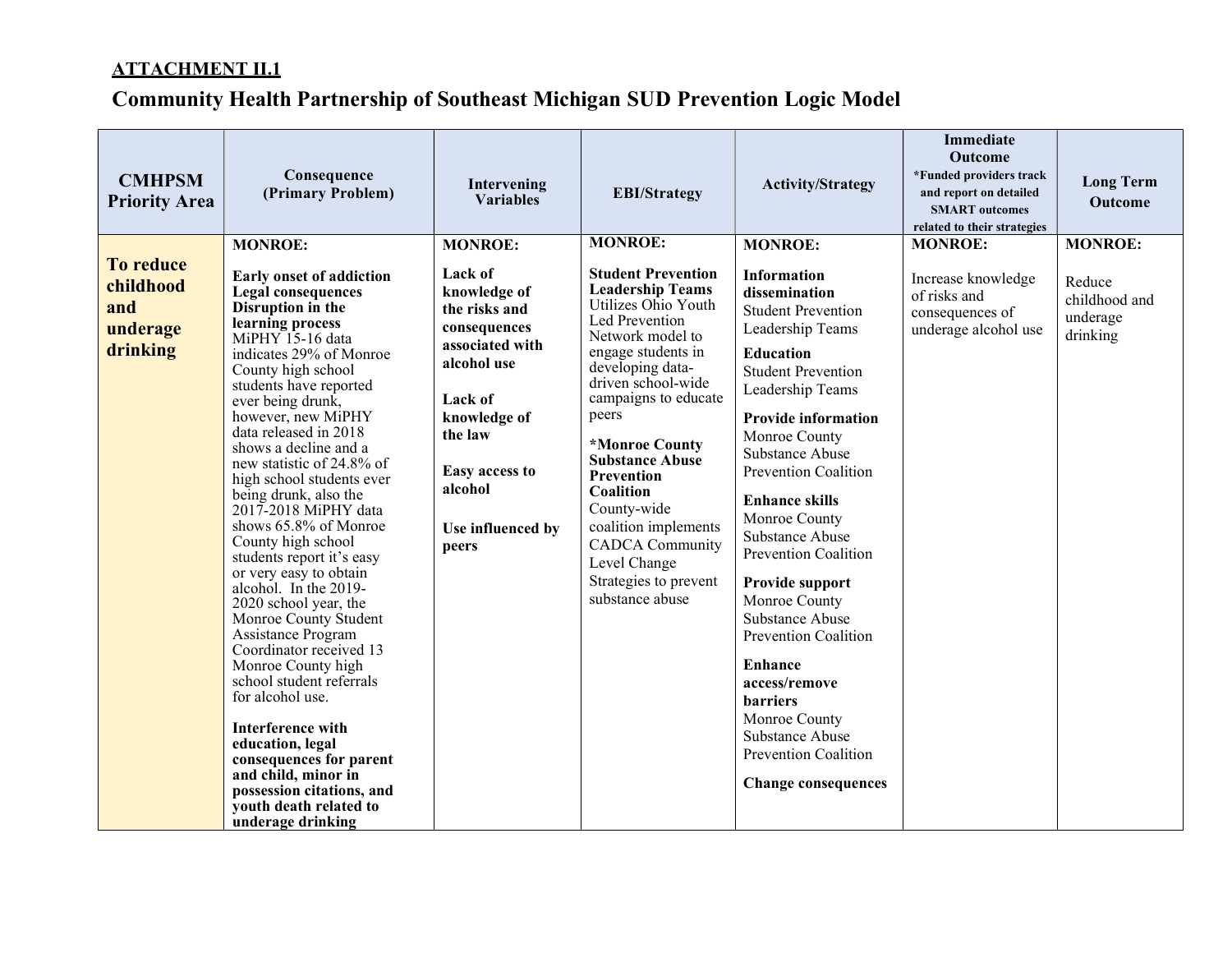| Monroe County had 16                               |  | Monroe County          |  |
|----------------------------------------------------|--|------------------------|--|
| fatal crashes in 2019 that                         |  | Substance Abuse        |  |
| claimed 17 lives. In 2018,                         |  | Prevention Coalition   |  |
| Monroe County had 27                               |  |                        |  |
| deaths related to 22 fatal                         |  | <b>Physical Design</b> |  |
| car accidents. Of the 16                           |  | Monroe County          |  |
| fatal crashes, 25 % were                           |  | Substance Abuse        |  |
| deemed drug or alcohol                             |  | Prevention Coalition   |  |
| related, and this was an                           |  |                        |  |
| all-time low for Monroe                            |  |                        |  |
| County. 68% were                                   |  |                        |  |
| alcohol or alcohol related<br>in 2018. This was an |  |                        |  |
| 18% increase from 2017.                            |  |                        |  |
| 6 people younger than 25                           |  |                        |  |
| were killed in 2018, one                           |  |                        |  |
| of them involved a                                 |  |                        |  |
| 17year old and was                                 |  |                        |  |
| alcohol related. In 2017,                          |  |                        |  |
| Monroe County had 27                               |  |                        |  |
| deaths related to fatal car                        |  |                        |  |
| accidents. 50% were                                |  |                        |  |
| alcohol/drug related.                              |  |                        |  |
| (Monroe News, January                              |  |                        |  |
| 19, 2019 and January 12,                           |  |                        |  |
| 2020)                                              |  |                        |  |
|                                                    |  |                        |  |
|                                                    |  |                        |  |
|                                                    |  |                        |  |
|                                                    |  |                        |  |
|                                                    |  |                        |  |
|                                                    |  |                        |  |
|                                                    |  |                        |  |
|                                                    |  |                        |  |
|                                                    |  |                        |  |
|                                                    |  |                        |  |
|                                                    |  |                        |  |
|                                                    |  |                        |  |
|                                                    |  |                        |  |
|                                                    |  |                        |  |
|                                                    |  |                        |  |
|                                                    |  |                        |  |
|                                                    |  |                        |  |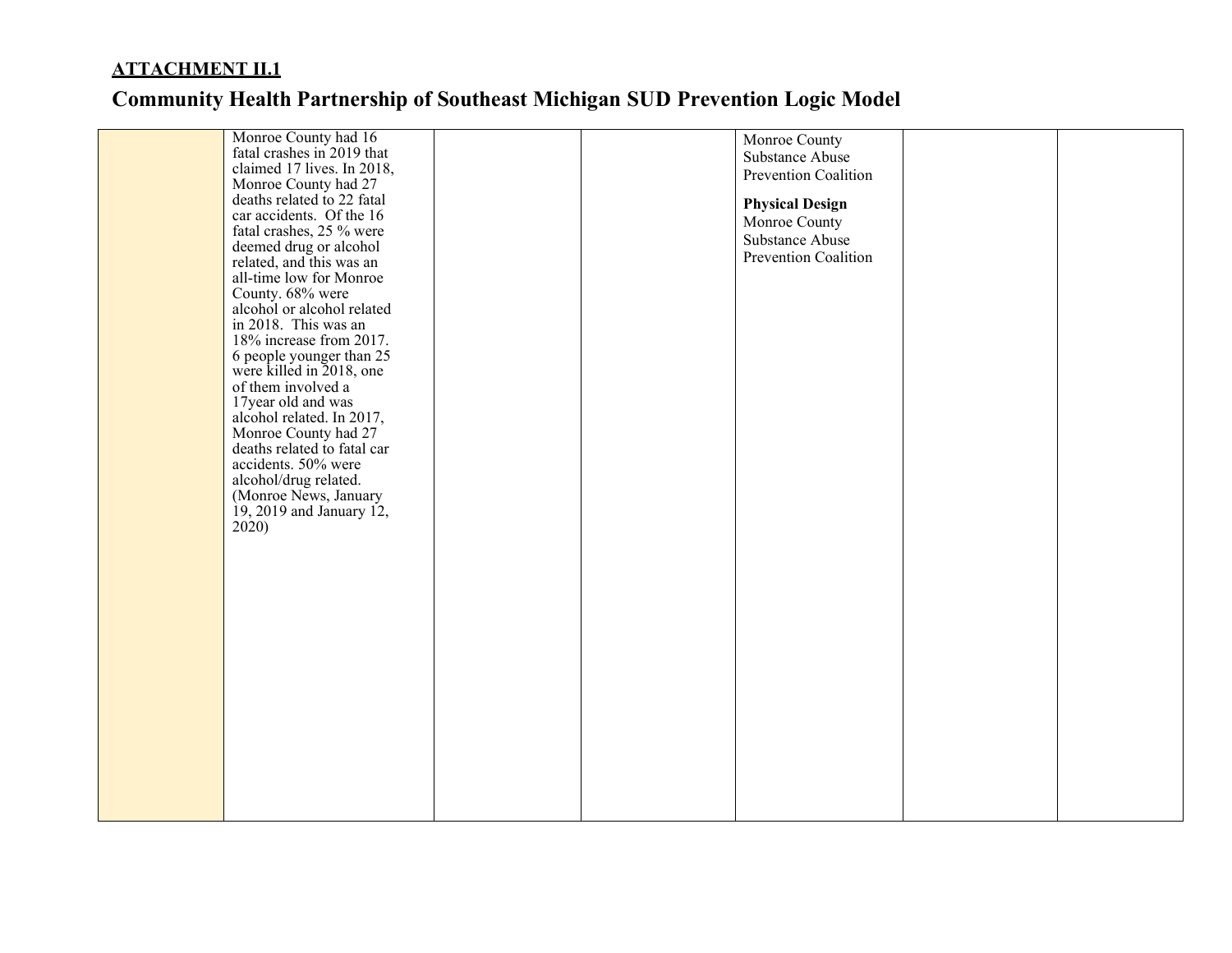| <b>CMHPSM</b><br><b>Priority Area</b>                        | Consequence<br>(Primary Problem)                                                                                                                                                                                                                                                                                                                                                                                                                                                                                                                                                                                                                                                                                                                                                                                                                                                                                                                                                                                     | Intervening<br><b>Variables</b>                                                                                                                                                                                                                                                                                                                                                                                                                                           | <b>EBI/Strategy</b><br><b>WASHTENAW:</b>                                                                                                                                                                                                                                                                                                                                                                                                                                                                                                                                                      | <b>Activity/Strategy</b>                                                                                                                                                                                                                                                                                                                                         | <b>Immediate</b><br><b>Outcome</b><br>*Funded providers track<br>and report on detailed<br><b>SMART</b> outcomes<br>related to their strategies                                                                                                                                                                                                                                                                                                     | <b>Long Term</b><br><b>Outcome</b>                                  |
|--------------------------------------------------------------|----------------------------------------------------------------------------------------------------------------------------------------------------------------------------------------------------------------------------------------------------------------------------------------------------------------------------------------------------------------------------------------------------------------------------------------------------------------------------------------------------------------------------------------------------------------------------------------------------------------------------------------------------------------------------------------------------------------------------------------------------------------------------------------------------------------------------------------------------------------------------------------------------------------------------------------------------------------------------------------------------------------------|---------------------------------------------------------------------------------------------------------------------------------------------------------------------------------------------------------------------------------------------------------------------------------------------------------------------------------------------------------------------------------------------------------------------------------------------------------------------------|-----------------------------------------------------------------------------------------------------------------------------------------------------------------------------------------------------------------------------------------------------------------------------------------------------------------------------------------------------------------------------------------------------------------------------------------------------------------------------------------------------------------------------------------------------------------------------------------------|------------------------------------------------------------------------------------------------------------------------------------------------------------------------------------------------------------------------------------------------------------------------------------------------------------------------------------------------------------------|-----------------------------------------------------------------------------------------------------------------------------------------------------------------------------------------------------------------------------------------------------------------------------------------------------------------------------------------------------------------------------------------------------------------------------------------------------|---------------------------------------------------------------------|
| <b>To reduce</b><br>childhood<br>and<br>underage<br>drinking | <b>WASHTENAW:</b><br>Youth who engage in<br>underage drinking are more<br>likely to engage in other<br>high-risk behaviors that can<br>lead to harm<br>In 2018 in Washtenaw<br>County, approximately 11.9%<br>of high school students<br>reported having had at least<br>one drink in the past 30 days<br>and 6.4% reported having had<br>5 or more drinks, within a<br>couple of hours, within the<br>past 30 days, meeting the<br>criteria for binge drinking<br>(Michigan Profile for Healthy<br>Youth, $2018$ ).<br><b>Underage drinking</b><br>compounds already<br>prevalent and increasing<br>mental health issues among<br>youth, putting them at<br>higher risk for harm.<br>According to the Michigan<br>Profile for Healthy Youth<br>(MiPHY), In Washtenaw<br>County, in 2018, 32% of high<br>school students reported<br>experiencing major depression<br>in the past year. This was up<br>from 29% in 2016.<br>Additionally, 6.9% of high<br>school students reported<br>attempting suicide in the past | <b>WASHTENAW:</b><br>Low perception of<br>risk of use on<br>health<br>Lack of knowledge<br>Lack of social<br>supports/social<br>isolation<br><b>Untreated</b><br>behavioral health<br>disorders including<br>trauma, mental<br>health, and<br>substance abuse<br>Low perceived risk<br>of negative<br>consequences<br>Peer<br>rejection/perceived<br>peer pressure<br><b>Behavior</b><br>delinquency<br>Low academic<br>achievement<br>Community<br>alienation<br>Truancy | <b>Prime for Life</b><br>Series designed to<br>help participants<br>change high risk<br>behaviors by<br>examining risk<br>perception, attitudes,<br>knowledge, and<br>motivation<br><b>Prevention Theatre</b><br>Collective<br>Utilizes peer-to-peer<br>outreach, prevention<br>research and local<br>data, and theatre<br>modalities to shift<br>knowledge and<br>attitudes.<br>Participants also<br>receive college<br>credit through EMU<br><b>Botvins Transitions</b><br>Interactive, skill-<br>based curriculum<br>designed to promote<br>positive health and<br>personal<br>development | <b>WASHTENAW:</b><br><b>Info dissemination</b><br>Prime for Life<br>Project SUCCESS<br><b>Education</b><br>Prime for Life<br><b>Prevention Theatre</b><br>Collective<br><b>Botvins Transitions</b><br>Project SUCCESS<br>Environmental<br>Project SUCCESS<br><b>Alternatives</b><br>Prime for Life<br>Problem ID & referral<br>Prime for Life<br>Project SUCCESS | <b>WASHTENAW:</b><br>Increase knowledge<br>and perception of<br>risks and<br>consequences of<br>underage alcohol use<br>Increase knowledge<br>of opportunities for<br>social engagement<br>Increase refusal skills<br>Increase<br>communication,<br>prosocial,<br>relationship building<br>and coping skills<br>Increase referrals<br>made for behavioral<br>health disorders<br>Increase ability to<br>handle peer pressure<br>Decrease 30-day use | <b>WASHTENAW</b><br>Reduce<br>childhood and<br>underage<br>drinking |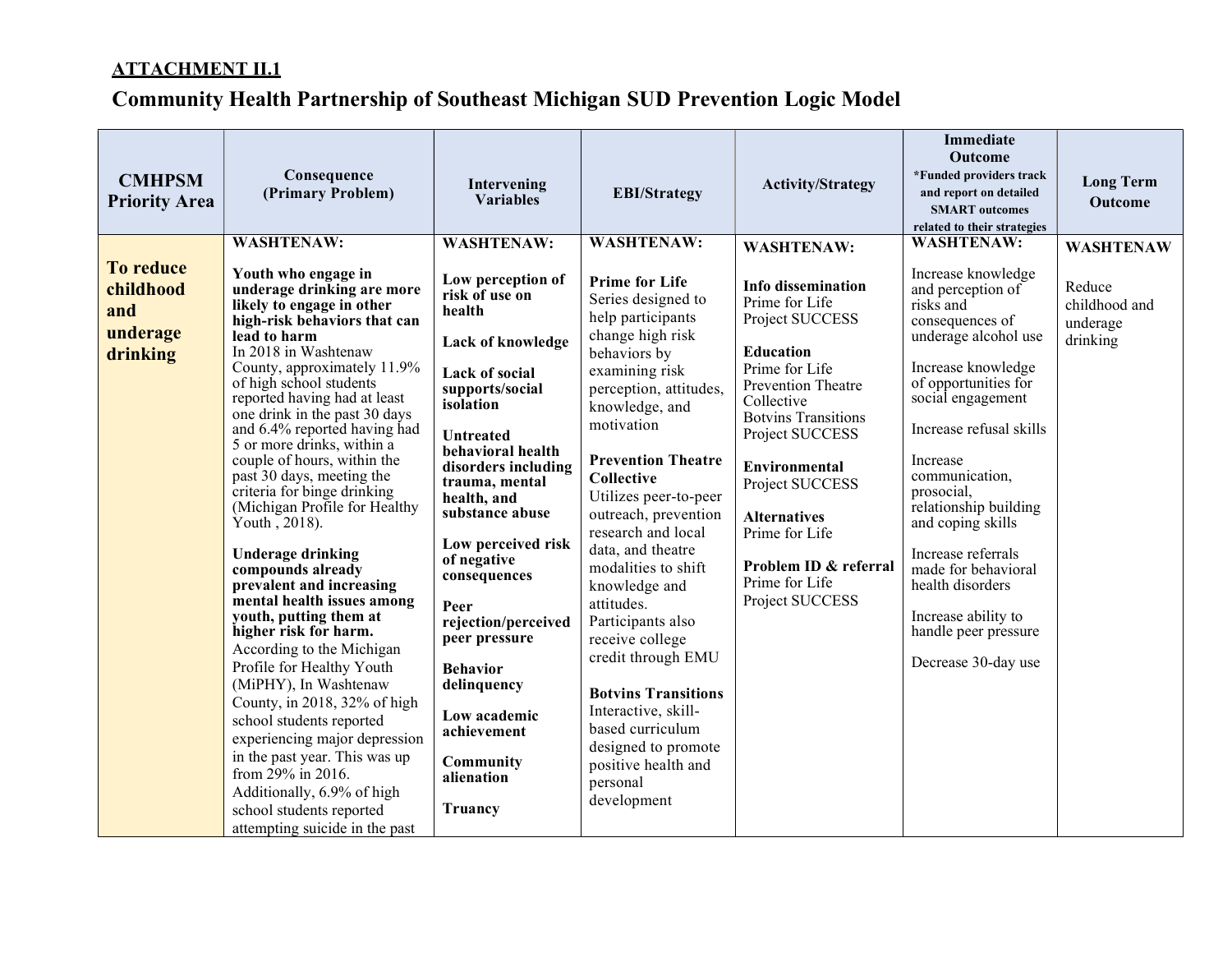| failure | year, an increase from 5.8% in<br>2016 (Michigan Profile for<br>Healthy Youth, 2018)<br>Early Addiction (mortality,<br>morbidity and addiction)<br>The Substance Abuse and<br>Mental Health Services<br>Administration reports that<br>young people who begin<br>drinking before age 15 are six<br>times more likely to develop<br>alcohol dependence and are<br>two and a half times more<br>likely to become abusers of<br>alcohol than those who begin<br>drinking at age 21.<br><b>Education and Social</b><br><b>Connectedness: School</b><br>According to the Center for<br><b>Educational Performance and</b><br>Information, the 4-year<br>graduation rate of students<br>from Ann Arbor Public<br>Schools has decreased from<br>2018 from 92.63% to 89.46%.<br>Additionally, the 2019-2020<br>MiPHY report stated that<br>43.1% of high school students<br>in Washtenaw County do not<br>feel what they are learning in<br>school is going to be important<br>in their future life.<br><b>Social Connectedness -</b><br><b>Community Alienation</b> | <b>Refusal skills</b><br>lacking<br><b>Social Norms</b><br>Peer influence<br>Low perceived risk<br>of future/school<br>consequences<br>Lack of coping<br>skills<br>Anti-social<br>behavior/<br>delinquency | <b>Project SUCCESS</b><br>SAMHSA model that<br>utilizes individual<br>and small group<br>counseling sessions<br>and large group<br>prevention education<br>sessions to increase<br>protective factors and<br>reduce risk factors |  |  |
|---------|--------------------------------------------------------------------------------------------------------------------------------------------------------------------------------------------------------------------------------------------------------------------------------------------------------------------------------------------------------------------------------------------------------------------------------------------------------------------------------------------------------------------------------------------------------------------------------------------------------------------------------------------------------------------------------------------------------------------------------------------------------------------------------------------------------------------------------------------------------------------------------------------------------------------------------------------------------------------------------------------------------------------------------------------------------------|------------------------------------------------------------------------------------------------------------------------------------------------------------------------------------------------------------|----------------------------------------------------------------------------------------------------------------------------------------------------------------------------------------------------------------------------------|--|--|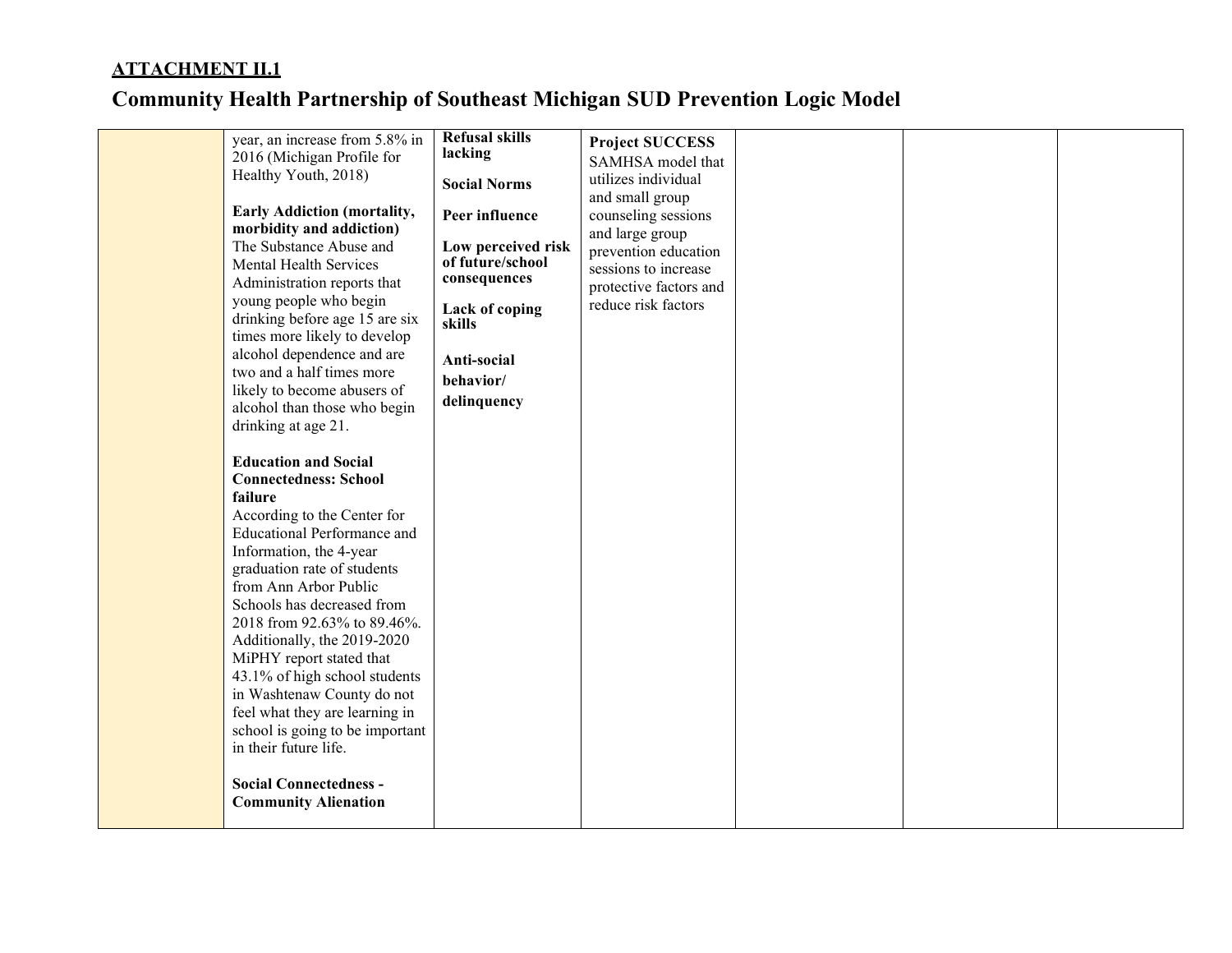| Interference with Education,<br>Truancy, School Failure,<br><b>Family Conflict, Screening</b><br><b>Brief Intervention &amp;</b><br>Referral<br>In Washtenaw County, high<br>school students who reported<br>recent binge drinking were<br>almost 3 times more likely to<br>report failing grades (8.7% vs.<br>23.6%) and students reporting<br>recent marijuana use were 2.5<br>times more likely to report<br>failing grades (11.8% vs.<br>31.2%) (Source: 2018<br>MiPHY). |  |  |  |
|------------------------------------------------------------------------------------------------------------------------------------------------------------------------------------------------------------------------------------------------------------------------------------------------------------------------------------------------------------------------------------------------------------------------------------------------------------------------------|--|--|--|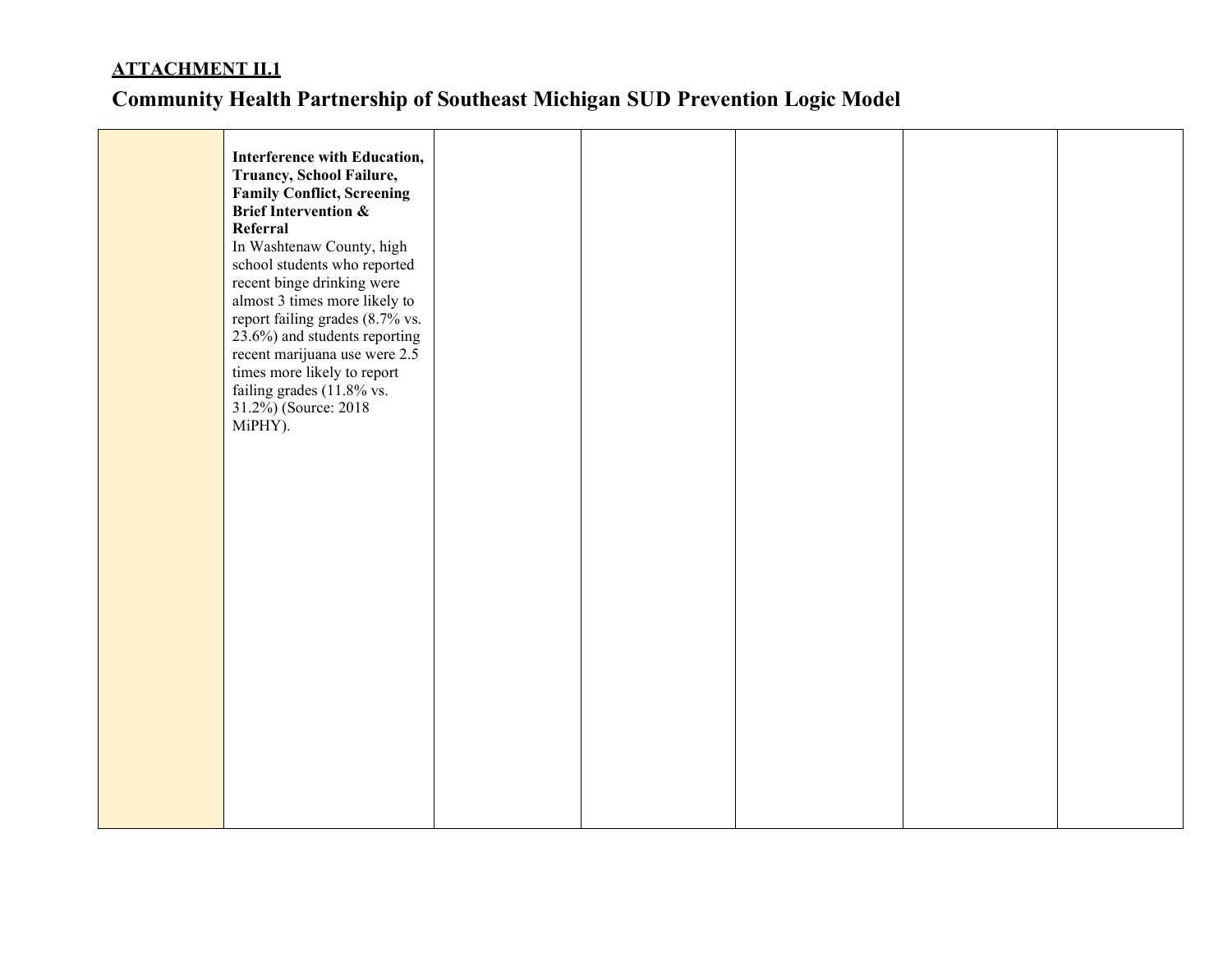| <b>CMHPSM</b><br><b>Priority Area</b>                                                    | Consequence<br>(Primary Problem)                                                                                                                                                                                                                                                                                                                                                                                                                                                                                                                                                                                                                                                                                                                                                                    | Intervening<br><b>Variables</b>                                                                     | <b>EBI/Strategy</b>                                                                                                                                                                                                                                                                                                                                                                                                                                                                                                                                                                                                | <b>Activity/Strategy</b>                                                                                                                                                                                                                                                                                                                                                                                                                                                                                                                                                                                                                                                       | <b>Immediate</b><br><b>Outcome</b><br>*Funded providers track<br>and report on detailed<br><b>SMART</b> outcomes<br>related to their strategies                                                                                                                                                                                                                                                                                                                                                                                 | <b>Long Term</b><br><b>Outcome</b>                                         |
|------------------------------------------------------------------------------------------|-----------------------------------------------------------------------------------------------------------------------------------------------------------------------------------------------------------------------------------------------------------------------------------------------------------------------------------------------------------------------------------------------------------------------------------------------------------------------------------------------------------------------------------------------------------------------------------------------------------------------------------------------------------------------------------------------------------------------------------------------------------------------------------------------------|-----------------------------------------------------------------------------------------------------|--------------------------------------------------------------------------------------------------------------------------------------------------------------------------------------------------------------------------------------------------------------------------------------------------------------------------------------------------------------------------------------------------------------------------------------------------------------------------------------------------------------------------------------------------------------------------------------------------------------------|--------------------------------------------------------------------------------------------------------------------------------------------------------------------------------------------------------------------------------------------------------------------------------------------------------------------------------------------------------------------------------------------------------------------------------------------------------------------------------------------------------------------------------------------------------------------------------------------------------------------------------------------------------------------------------|---------------------------------------------------------------------------------------------------------------------------------------------------------------------------------------------------------------------------------------------------------------------------------------------------------------------------------------------------------------------------------------------------------------------------------------------------------------------------------------------------------------------------------|----------------------------------------------------------------------------|
|                                                                                          | <b>LIVINGSTON:</b>                                                                                                                                                                                                                                                                                                                                                                                                                                                                                                                                                                                                                                                                                                                                                                                  | <b>LIVINGSTON:</b>                                                                                  | <b>LIVINGSTON:</b>                                                                                                                                                                                                                                                                                                                                                                                                                                                                                                                                                                                                 | <b>LIVINGSTON:</b>                                                                                                                                                                                                                                                                                                                                                                                                                                                                                                                                                                                                                                                             | <b>LIVINGSTON:</b>                                                                                                                                                                                                                                                                                                                                                                                                                                                                                                              | <b>LIVINGSTON</b>                                                          |
| <b>To reduce</b><br>prescription<br>and over-the-<br>counter drug<br>abuse and<br>misuse | Delinquent/criminal/pr<br>oblem behavior<br>From 2017-2018<br>school year to the 2019-<br>20 school year, 23<br>Livingston County<br>public high school and<br>middle school students<br>were caught at school<br>or at a school event<br>under the influence of<br>or in possession of<br>prescription drugs and 2<br>were caught under the<br>influence of or in<br>possession of over the<br>counter drugs<br>(Aggregate Informal<br>Report from 5 School<br>Administrators, June<br>$2020$ ).<br><b>Opiate related</b><br>overdoses and deaths<br>According to the<br>Livingston County<br>Sheriff Department<br>Annual Report (2018),<br>law enforcement in the<br>county responded to 124<br>reports of overdose<br>incidents as the Central<br>Dispatch Cad Status<br>Monitor reported them. | Low perceived risk<br>Perceived peer<br>pressure<br>Norms that<br>support use<br><b>Easy access</b> | <b>Communities</b><br><b>Mobilizing for</b><br><b>Change on Alcohol</b><br>Mobilizes<br>communities to act<br>on underage drinking,<br>illicit drug use, and<br>Rx abuse/misuse by<br>addressing policies<br>and practices<br><b>Curriculum Based</b><br><b>Support Group</b><br>Intervention for<br>selective and<br>indicated populations<br>of children and youth<br>at elevated risk for<br>substance use/abuse,<br>delinquency, and<br>violence<br><b>MOST</b> social<br>norming campaign<br>Utilizes local data to<br>challenge perceptions<br>by informing teens<br>and parents about the<br>true levels of | <b>Info Dissemination</b><br>Communities<br>Mobilizing for Change<br>on Alcohol Curriculum<br><b>Based Support Group</b><br><b>MOST</b> Social Norming<br>Campaign<br>Project SUCCESS<br>Youth Led Prevention<br><b>Community-based</b><br><b>Process</b><br>Communities<br>Mobilizing for Change<br>on Alcohol, MOST<br>Social Norming<br>Campaign, Project<br>SUCCESS, Youth Led<br>Prevention<br><b>Education</b><br>Communities<br>Mobilizing for Change<br>on Alcohol, Curriculum<br>Based Support Group,<br>Project SUCCESS,<br>Youth Led Prevention<br>Environmental<br><b>Strategies</b><br>Communities<br>Mobilizing for Change<br>on Alcohol, MOST<br>social norming | Increase knowledge<br>on risks and<br>consequences<br>associated with<br>substance use/abuse<br>Maintain or improve<br>non-use attitudes<br>towards substances<br>Shift attitudes and<br>community norms<br>regarding how many<br>teens use substances<br>Decrease perceived<br>peer pressure to use<br>substances<br>Increase protective<br>factors<br>Increase willingness<br>to discuss substance<br>abuse amongst<br>parents and children<br>Increase knowledge<br>of safe disposal<br>Increase knowledge<br>on drug misuse | Reduce<br>prescription and<br>over-the-counter<br>drug abuse and<br>misuse |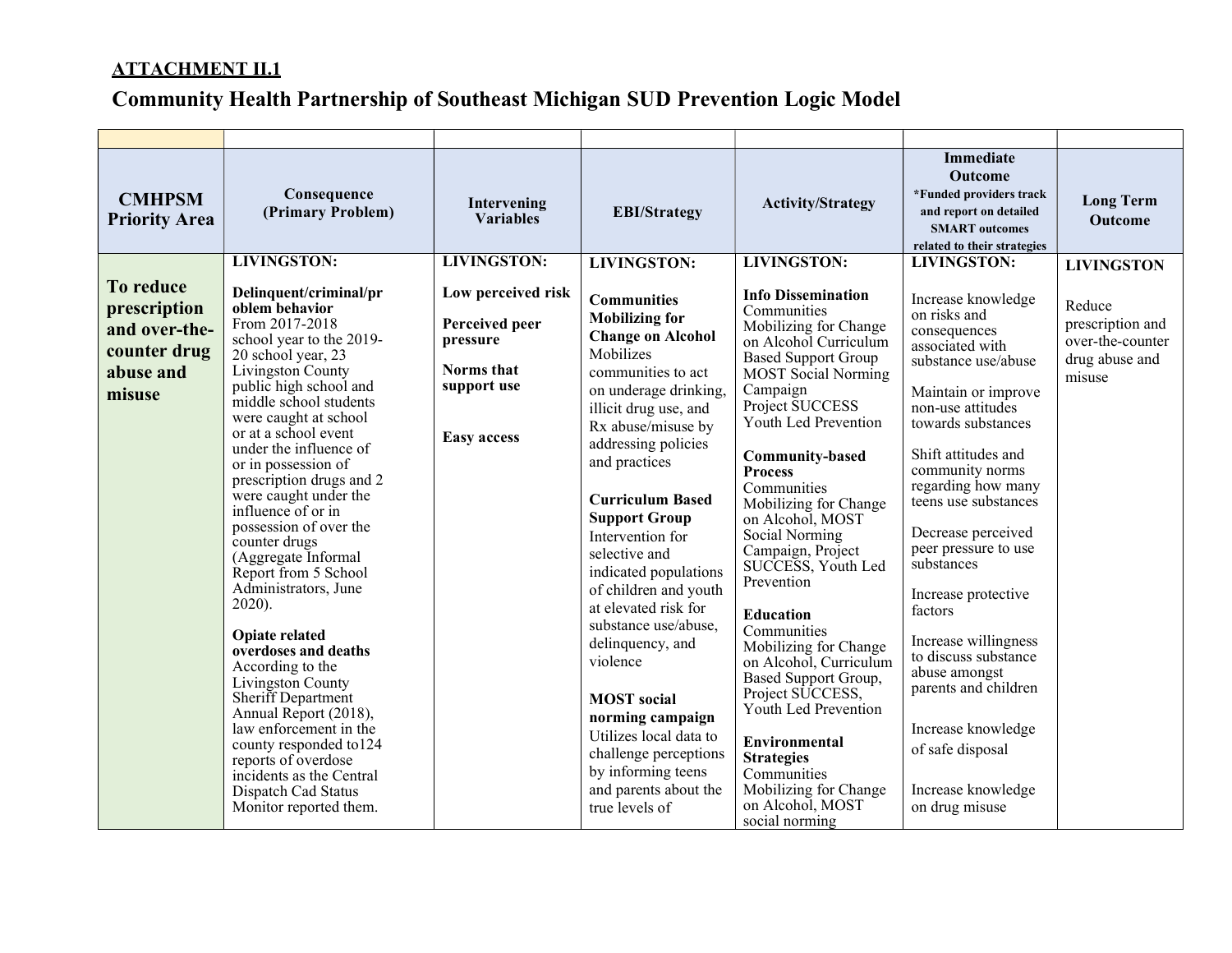|  | Of these responses, 24<br>were fatal overdoses. | substance use among<br>youth                                                                                                                                                                                                                         | campaign, Project<br>SUCCESS, Youth Led<br>Prevention        |  |
|--|-------------------------------------------------|------------------------------------------------------------------------------------------------------------------------------------------------------------------------------------------------------------------------------------------------------|--------------------------------------------------------------|--|
|  |                                                 | <b>Project SUCCESS</b><br>SAMHSA model that<br>utilizes individual                                                                                                                                                                                   | <b>Alternatives</b><br>Youth Led Prevention                  |  |
|  |                                                 | and small group<br>counseling sessions                                                                                                                                                                                                               | Problem ID and<br>Referral                                   |  |
|  |                                                 | and large group<br>prevention education<br>sessions to increase                                                                                                                                                                                      | Curriculum Based<br>Support Group, Project<br><b>SUCCESS</b> |  |
|  |                                                 | protective factors and<br>reduce risk factors                                                                                                                                                                                                        |                                                              |  |
|  |                                                 | <b>Youth Led</b><br>Prevention<br>Peer-to-peer program<br>engages educators,<br>parents, and<br>communities by<br>combining<br>environmental and<br>individual strategies<br>to support positive<br>attitudes, choices,<br>and behaviors by<br>youth |                                                              |  |
|  |                                                 |                                                                                                                                                                                                                                                      |                                                              |  |
|  |                                                 |                                                                                                                                                                                                                                                      |                                                              |  |
|  |                                                 |                                                                                                                                                                                                                                                      |                                                              |  |
|  |                                                 |                                                                                                                                                                                                                                                      |                                                              |  |
|  |                                                 |                                                                                                                                                                                                                                                      |                                                              |  |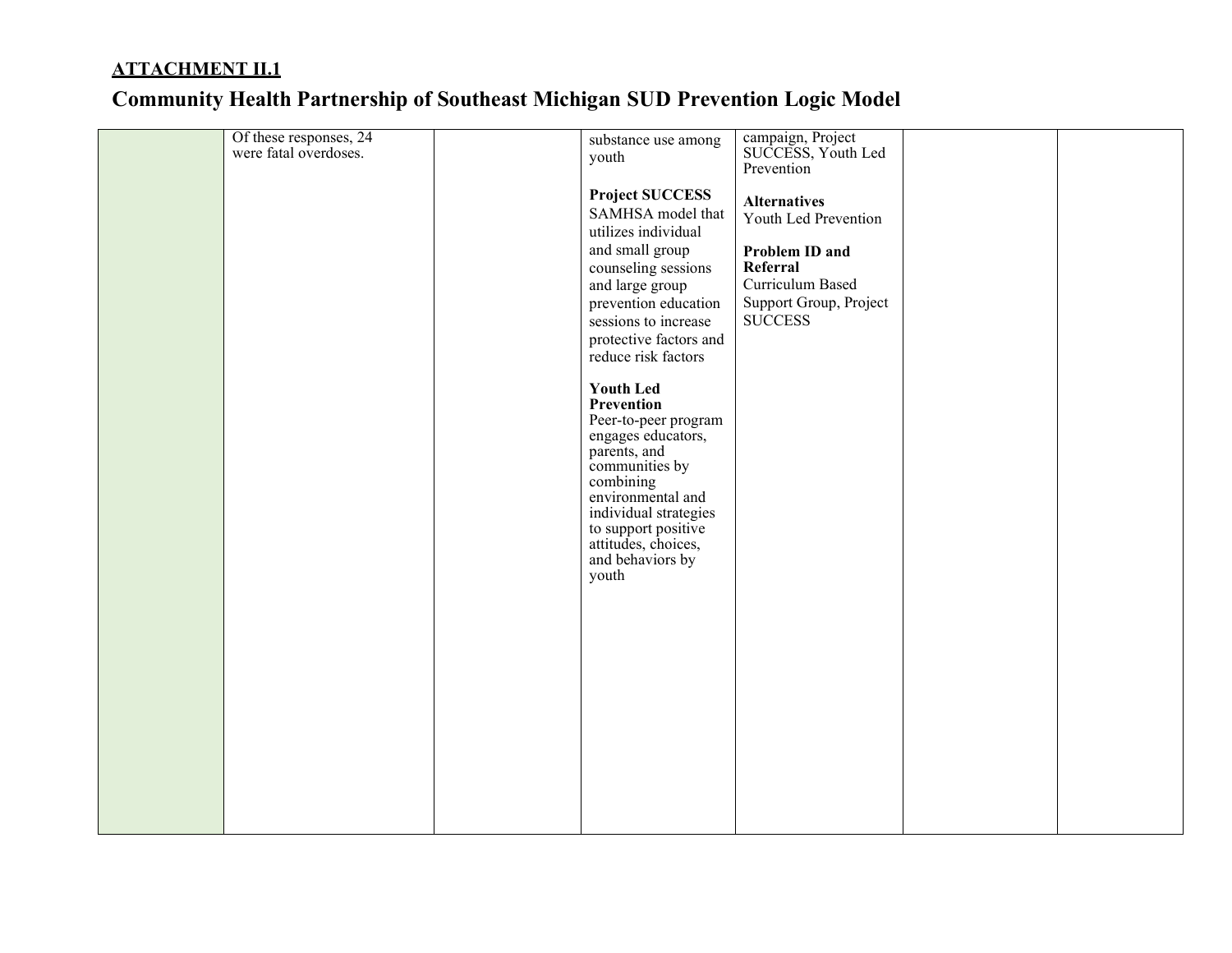| <b>CMHPSM</b><br><b>Priority Area</b>                                                                      | Consequence<br>(Primary Problem)                                                                                                                                                                                                                                                                                                                                                                                                                                                | Intervening<br><b>Variables</b>                                                                                                                                                                                | <b>EBI/Strategy</b>                                                                                                                                                                                                                                                                                                                                                                                                                                              | <b>Activity/Strategy</b>                                                                                                                                                                                                                                                                                                                                                                                                                                                                                                                                              | <b>Immediate</b><br><b>Outcome</b><br>*Funded providers track<br>and report on detailed<br><b>SMART</b> outcomes<br>related to their strategies | <b>Long Term</b><br><b>Outcome</b>                                                          |
|------------------------------------------------------------------------------------------------------------|---------------------------------------------------------------------------------------------------------------------------------------------------------------------------------------------------------------------------------------------------------------------------------------------------------------------------------------------------------------------------------------------------------------------------------------------------------------------------------|----------------------------------------------------------------------------------------------------------------------------------------------------------------------------------------------------------------|------------------------------------------------------------------------------------------------------------------------------------------------------------------------------------------------------------------------------------------------------------------------------------------------------------------------------------------------------------------------------------------------------------------------------------------------------------------|-----------------------------------------------------------------------------------------------------------------------------------------------------------------------------------------------------------------------------------------------------------------------------------------------------------------------------------------------------------------------------------------------------------------------------------------------------------------------------------------------------------------------------------------------------------------------|-------------------------------------------------------------------------------------------------------------------------------------------------|---------------------------------------------------------------------------------------------|
| To reduce<br>prescription<br>and over-the-<br>counter drug<br>abuse and<br>misuse,<br>including<br>opiates | <b>MONROE:</b><br><b>Expedited onset of addiction,</b><br>death, and interference with<br>education.<br>The 2015-2016 MiPHY data<br>shows 18.7% of Monroe<br>County high school students<br>have reported using a<br>prescription drug not<br>prescribed to them, however,<br>new MIPHY data, released in<br>2018 shows a decline and a<br>new statistic of 11.4% of<br>Monroe County high school<br>students reporting using a<br>prescription drug not<br>prescribed to them. | <b>MONROE:</b><br><b>Students and</b><br>families lack<br>information<br>about safe<br>medication<br>disposal<br><b>Students lack</b><br>knowledge of the<br>risks associated<br>with prescription<br>pill use | <b>MONROE:</b><br><b>Student</b><br><b>Prevention</b><br>Leadership<br><b>Teams</b><br>Utilizes Ohio<br>Youth Led<br>Prevention<br>Network model to<br>engage students in<br>developing data-<br>driven school-<br>wide campaigns to<br>educate peers<br>*Monroe County<br><b>Substance Abuse</b><br><b>Prevention</b><br>Coalition<br>County-wide<br>coalition implements<br><b>CADCA</b> Community<br>Level Change<br>Strategies to prevent<br>substance abuse | <b>MONROE:</b><br><b>Information</b><br>dissemination<br><b>Student Prevention</b><br>Leadership Teams<br><b>Education</b><br><b>Student Prevention</b><br>Leadership Teams<br>Provide<br><b>Information</b><br>Monroe County<br>Substance Abuse<br>Prevention Coalition<br><b>Enhance Skills</b><br>Monroe County<br>Substance Abuse<br>Prevention Coalition<br>Provide support<br>Monroe County<br>Substance Abuse<br>Prevention Coalition<br><b>Enhance</b><br>access/reduce<br><b>barriers</b><br>Monroe County<br>Substance Abuse<br><b>Prevention Coalition</b> | <b>MONROE:</b><br>Increase knowledge<br>of risks and<br>consequences of<br>prescription and<br>over-the-counter drug<br>abuse and misuse        | <b>MONROE</b><br>Reduce<br>prescription and<br>over-the-counter<br>drug abuse and<br>misuse |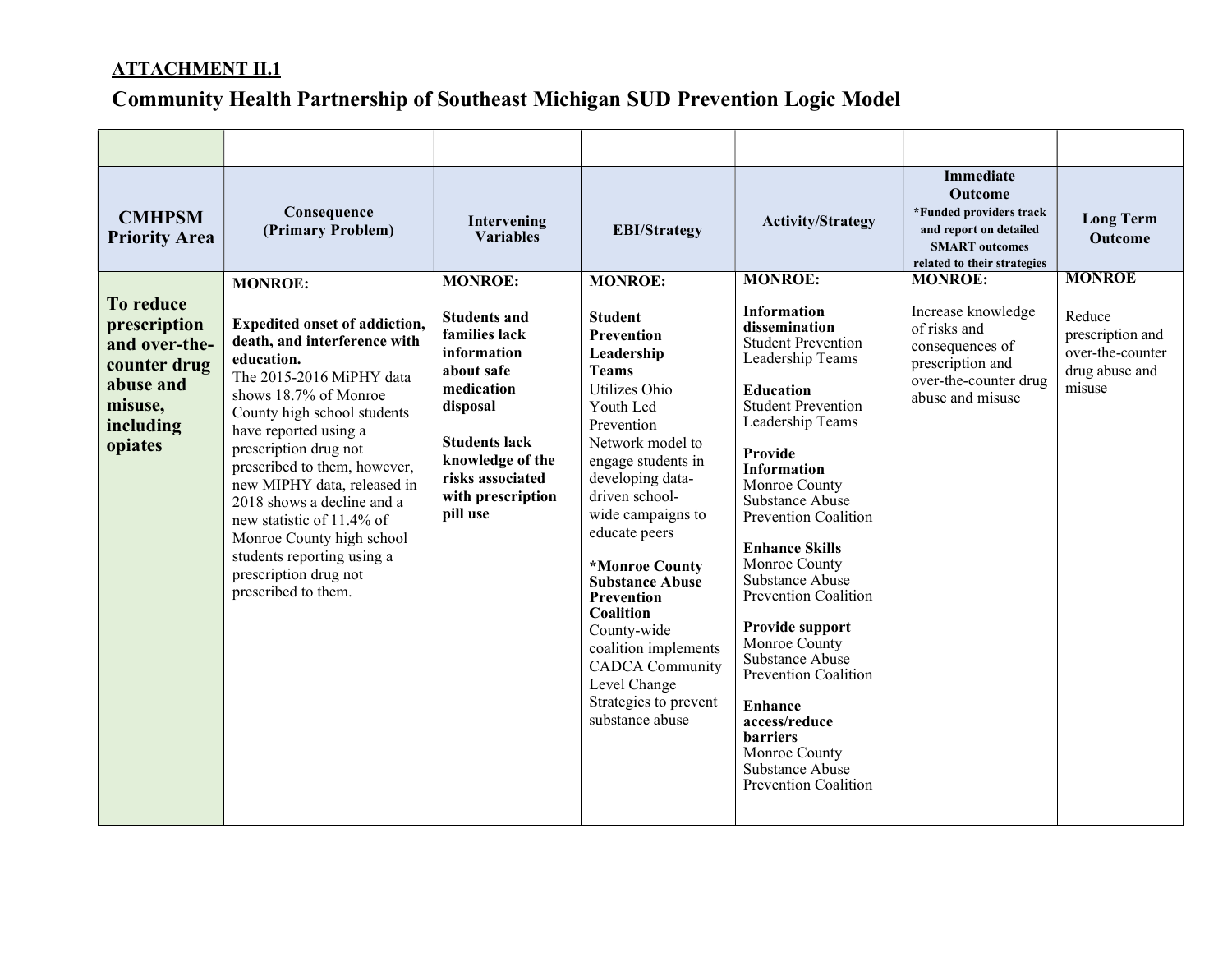| <b>CMHPSM</b><br><b>Priority Area</b>                                                                      | Consequence<br>(Primary Problem)                                                                                                                                                                                                                                                                                                                                                                                                                                                                                                                                                                                                                                                                                                                                                                   | Intervening<br><b>Variables</b>                                                                                                                                                                                                                                                                                                                                  | <b>EBI/Strategy</b>                                                                                                                                                                                                                                                                                                                                                                                                                                                                                                                                   | <b>Activity/Strategy</b>                                                                                                                                                                                                                                                                                                                                                                                                         | <b>Immediate</b><br>Outcome<br>*Funded providers track<br>and report on detailed<br><b>SMART</b> outcomes<br>related to their strategies                                                                                                                                                                                                                     | <b>Long Term</b><br><b>Outcome</b>                                         |
|------------------------------------------------------------------------------------------------------------|----------------------------------------------------------------------------------------------------------------------------------------------------------------------------------------------------------------------------------------------------------------------------------------------------------------------------------------------------------------------------------------------------------------------------------------------------------------------------------------------------------------------------------------------------------------------------------------------------------------------------------------------------------------------------------------------------------------------------------------------------------------------------------------------------|------------------------------------------------------------------------------------------------------------------------------------------------------------------------------------------------------------------------------------------------------------------------------------------------------------------------------------------------------------------|-------------------------------------------------------------------------------------------------------------------------------------------------------------------------------------------------------------------------------------------------------------------------------------------------------------------------------------------------------------------------------------------------------------------------------------------------------------------------------------------------------------------------------------------------------|----------------------------------------------------------------------------------------------------------------------------------------------------------------------------------------------------------------------------------------------------------------------------------------------------------------------------------------------------------------------------------------------------------------------------------|--------------------------------------------------------------------------------------------------------------------------------------------------------------------------------------------------------------------------------------------------------------------------------------------------------------------------------------------------------------|----------------------------------------------------------------------------|
|                                                                                                            | <b>WASHTENAW:</b>                                                                                                                                                                                                                                                                                                                                                                                                                                                                                                                                                                                                                                                                                                                                                                                  | <b>WASHTENAW:</b>                                                                                                                                                                                                                                                                                                                                                | <b>WASHTENAW:</b>                                                                                                                                                                                                                                                                                                                                                                                                                                                                                                                                     | <b>WASHTENAW:</b>                                                                                                                                                                                                                                                                                                                                                                                                                | <b>WASHTENAW:</b>                                                                                                                                                                                                                                                                                                                                            | <b>WASHTENAW</b>                                                           |
| To reduce<br>prescription<br>and over-the-<br>counter drug<br>abuse and<br>misuse,<br>including<br>opiates | <b>Health Problems, Concerns,</b><br><b>Issues &amp; Addiction</b><br><b>Escalation</b><br>Social Isolation &<br><b>Interference with Education</b><br><b>Community Alienation</b><br>The Washtenaw County 2015<br>Health Improvement Plan<br>(HIP) Survey notes the highest<br>percentage $(15.6\%)$ of<br>respondents in the 18-24 age<br>range have 'misused drugs<br>and substances in the past year<br>(Community Health<br>Improvement Plan, 2015).<br>Additionally, according to the<br>same report, "Approximately<br>5% of Washtenaw County<br>high school students and 15%<br>of middle school students<br>report misusing prescription<br>drugs such as painkillers<br>during the past 30 days."<br>According to the 2019<br>Michigan Profile for Healthy<br>Youth (MiPHY) 78% of those | Low perception of<br>risk<br><b>Refusal skills</b><br>lacking<br>Social norms and<br>attitudes<br><b>Peer Influence</b><br>Truancy<br>Lack of knowledge<br>of prescriptions<br>Lack of knowledge<br>of drug<br>interactions<br>Lack of family<br>supervision of<br>medication and<br>storage<br><b>Easy access</b><br>through family<br>Self-medicate<br>because | Prevention<br><b>Theatre</b><br><b>Collective</b><br>Utilizes peer-to-peer<br>outreach, prevention<br>research and local<br>data, and theatre<br>modalities to shift<br>knowledge and<br>attitudes.<br>Participants also<br>receive college<br>credit through EMU<br><b>Botvins</b><br><b>Transitions</b><br>Interactive, skill-<br>based curriculum<br>designed to promote<br>positive health and<br>personal<br>development<br><b>Get Connected</b><br>Provides<br>education and<br>resources on<br>medication,<br>alcohol, and<br>mental health to | <b>Education</b><br>Prevention Theatre<br>Collective<br><b>Botvins Transitions</b><br>Get Connected<br>Program for Seniors<br>CAGE Screening<br><b>Information</b><br>dissemination<br>Get Connected<br>Program for Seniors<br>CAGE Screening<br><b>Community-based</b><br>process<br>Get Connected<br>Program for Seniors<br><b>Problem ID and</b><br>referral<br>Get Connected<br>Program for Seniors<br><b>CAGE</b> Screening | Increase knowledge<br>and perception of<br>risks and<br>consequences of<br>prescription and<br>over-the-counter drug<br>abuse and misuse<br>Increase refusal skills<br>Increase<br>communication,<br>prosocial,<br>relationship building<br>and coping skills<br>Increase knowledge<br>of community<br>resources<br>Increase knowledge<br>of proper disposal | Reduce<br>prescription and<br>over-the-counter<br>drug abuse and<br>misuse |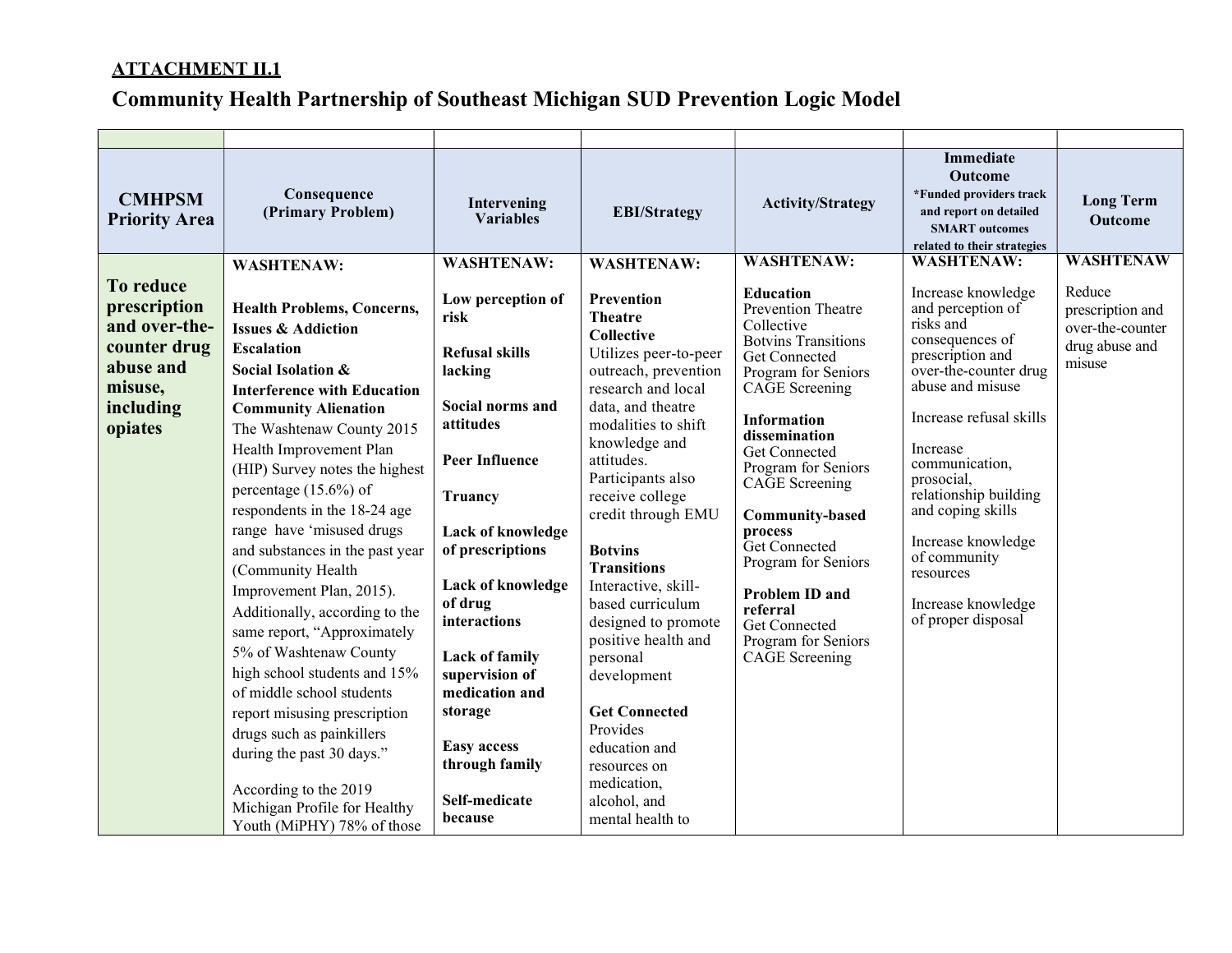|  | surveyed (Ann Arbor Public       | undiagnosed or | seniors and their      |  |  |
|--|----------------------------------|----------------|------------------------|--|--|
|  | Schools, primarily), prescribed  | cannot afford  | caretakers             |  |  |
|  | drugs not prescribed to them     | medication     |                        |  |  |
|  | demonstrate a moderate or        |                | <b>CAGE</b> Screening  |  |  |
|  | great risks, but this percentage |                | Screening tool to help |  |  |
|  | drops significantly with         |                | ID risk factors and    |  |  |
|  | African-American students,       |                | signs of substance     |  |  |
|  | Latino students and those        |                | use/misuse in older    |  |  |
|  | academically challenged.         |                | adults. Screened       |  |  |
|  |                                  |                | individuals provided   |  |  |
|  | Misuse of prescription drugs     |                | with referrals for     |  |  |
|  | can often be peer driven, and    |                | SUD treatment or       |  |  |
|  | thus addressing the context of   |                | med management         |  |  |
|  | use as well as its impact is the |                |                        |  |  |
|  | best preventive strategy.        |                |                        |  |  |
|  | According to the most recent     |                |                        |  |  |
|  | National Survey on Drug Use      |                |                        |  |  |
|  | and Health (2018),               |                |                        |  |  |
|  | prescription drugs that are      |                |                        |  |  |
|  | misused are mainly obtained      |                |                        |  |  |
|  | from friends or close family,    |                |                        |  |  |
|  | which include peers and          |                |                        |  |  |
|  | cousins. More than half          |                |                        |  |  |
|  | $(51.3%)$ of people who          |                |                        |  |  |
|  | misused pain relievers in the    |                |                        |  |  |
|  | past year obtained the pain      |                |                        |  |  |
|  | relievers the last time from a   |                |                        |  |  |
|  | friend or relative.              |                |                        |  |  |
|  |                                  |                |                        |  |  |
|  |                                  |                |                        |  |  |
|  |                                  |                |                        |  |  |
|  |                                  |                |                        |  |  |
|  |                                  |                |                        |  |  |
|  |                                  |                |                        |  |  |
|  |                                  |                |                        |  |  |
|  |                                  |                |                        |  |  |
|  |                                  |                |                        |  |  |
|  |                                  |                |                        |  |  |
|  |                                  |                |                        |  |  |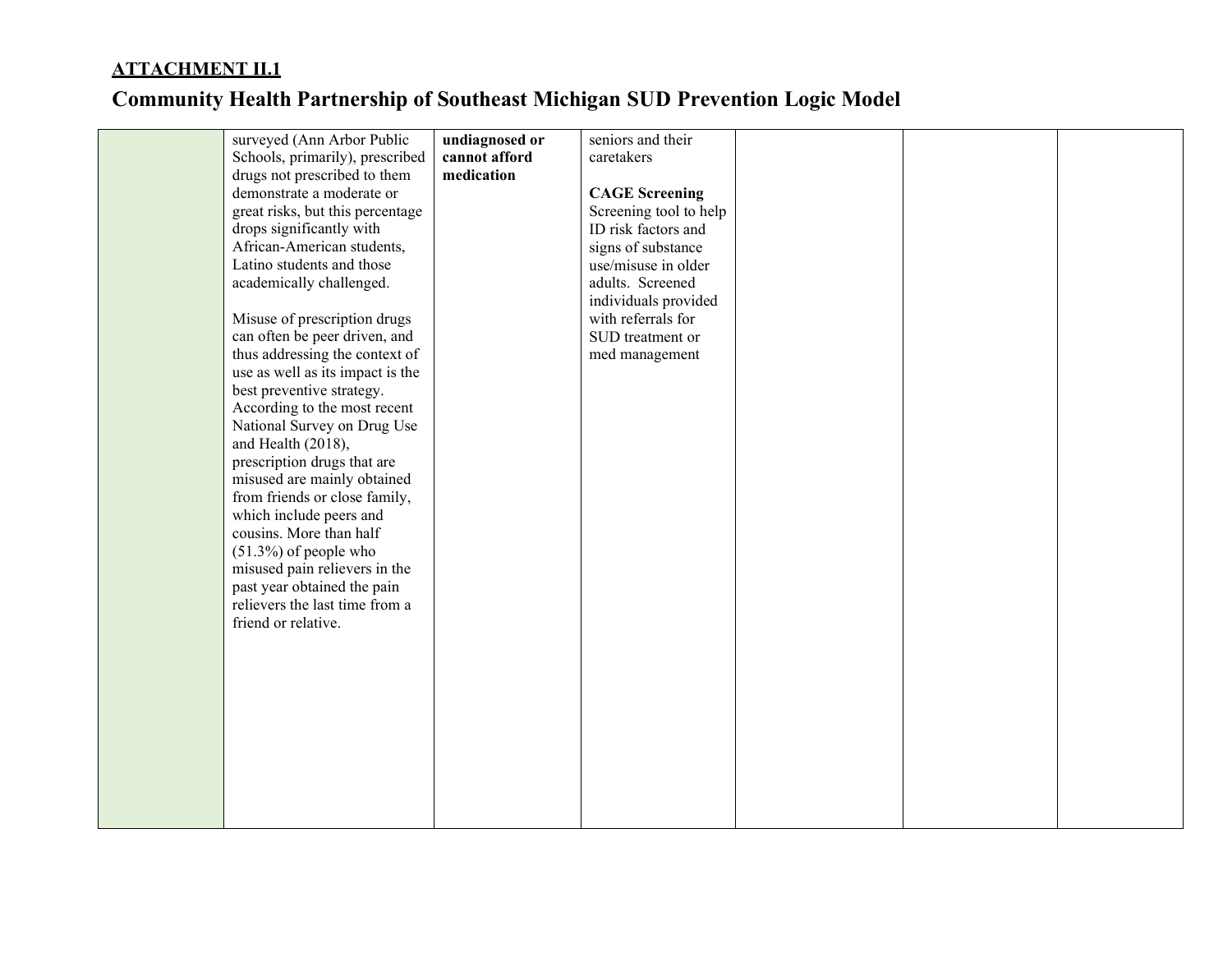| <b>CMHPSM</b><br><b>Priority Area</b>                                                | Consequence<br>(Primary Problem)                                                                                                                                                                                                                                                                                                                                                                                                                                                                                                                                                                                                                        | Intervening<br><b>Variables</b>                                                                                                                                                                                                        | <b>EBI/Strategy</b>                                                                                                                                                                                                                                                                                                                                                                                                                                                                                                                                                                                                                                                                         | <b>Activity/Strategy</b>                                                                                                                                                                                                                                                                                                                                   | <b>Immediate</b><br>Outcome<br>*Funded providers track<br>and report on detailed<br><b>SMART</b> outcomes<br>related to their strategies                                                                                                                                                                                                                | <b>Long Term</b><br>Outcome                                                                                                           |
|--------------------------------------------------------------------------------------|---------------------------------------------------------------------------------------------------------------------------------------------------------------------------------------------------------------------------------------------------------------------------------------------------------------------------------------------------------------------------------------------------------------------------------------------------------------------------------------------------------------------------------------------------------------------------------------------------------------------------------------------------------|----------------------------------------------------------------------------------------------------------------------------------------------------------------------------------------------------------------------------------------|---------------------------------------------------------------------------------------------------------------------------------------------------------------------------------------------------------------------------------------------------------------------------------------------------------------------------------------------------------------------------------------------------------------------------------------------------------------------------------------------------------------------------------------------------------------------------------------------------------------------------------------------------------------------------------------------|------------------------------------------------------------------------------------------------------------------------------------------------------------------------------------------------------------------------------------------------------------------------------------------------------------------------------------------------------------|---------------------------------------------------------------------------------------------------------------------------------------------------------------------------------------------------------------------------------------------------------------------------------------------------------------------------------------------------------|---------------------------------------------------------------------------------------------------------------------------------------|
| To reduce<br>youth access<br>to tobacco<br>and<br>electronic<br>nicotine<br>products | <b>LENAWEE:</b><br>FY2019 Lenawee Synar<br>Retailer Violation Rate: 33%<br>41.7% Lenawee high school<br>students reported sort of easy<br>or very easy to get cigarettes<br>(2019-20 MiPHY)<br>21.9% Lenawee high school<br>students used an electronic<br>vapor product during the past<br>30 days (2019-20 MiPHY)<br><b>LIVINGSTON:</b><br>FY2019 Livingston Synar<br>Retailer Violation Rate: 0%<br>46% of Livingston high school<br>students reported sort of easy<br>or very easy to get cigarettes<br>(2017-18 MiPHY)<br>28% of Livingston high school<br>students used an electronic<br>vapor product during the past<br>30 days (2017-18 MiPHY) | LENAWEE,<br>LIVINGSTON,<br>MONROE,<br><b>WASHTENAW:</b><br><b>Retail access</b><br>Easy access to<br>tobacco<br>Norms that<br>support electronic<br>nicotine product<br>use<br>Perceived peer<br>pressure<br>Low perception of<br>harm | LENAWEE,<br>LIVINGSTON,<br>MONROE,<br><b>WASHTENAW:</b><br><b>Tobacco/Electronic</b><br><b>Nicotine Product</b><br><b>Retailer Education</b><br>Educate tobacco and<br>electronic nicotine<br>product retailers on<br>risks of selling<br>tobacco and<br>electronic nicotine<br>products to underage<br>youth and importance<br>of checking ID.<br>Non-Synar<br><b>Compliance Checks</b><br>Conduct tobacco and<br>electronic nicotine<br>product retailer<br>compliance checks in<br>partnership with local<br>law enforcement to<br>enforce the Michigan<br>Youth Tobacco Act.<br><b>Regional Vaping</b><br><b>Prevention Initiative</b><br>Conduct a variety of<br>strategies to educate | LENAWEE,<br>LIVINGSTON,<br>MONROE,<br><b>WASHTENAW:</b><br><b>Environmental:</b><br><b>Retailer Education</b><br>Synar compliance<br>checks<br>Non-Synar<br>compliance checks<br><b>Community Based</b><br>Process:<br>Regional Vaping<br>Prevention Initiative -<br>Vaping Is Nicotine<br>presentations<br><b>Education:</b><br>Catch My<br><b>Breath</b> | LENAWEE,<br>LIVINGSTON,<br>MONROE,<br><b>WASHTENAW:</b><br>Decrease youth<br>access to tobacco<br>and nicotine<br>products<br>Increase knowledge<br>regarding Michigan<br>Youth Tobacco Act<br>Increase knowledge<br>on risks and<br>consequences of<br>youth tobacco and<br>nicotine product use<br>Decrease likelihood<br>of youth e-cigarette<br>use | LENAWEE,<br>LIVINGSTÓN,<br>MONROE,<br><b>WASHTENAW</b><br>Reduce youth<br>access to tobacco<br>and electronic<br>nicotine<br>produces |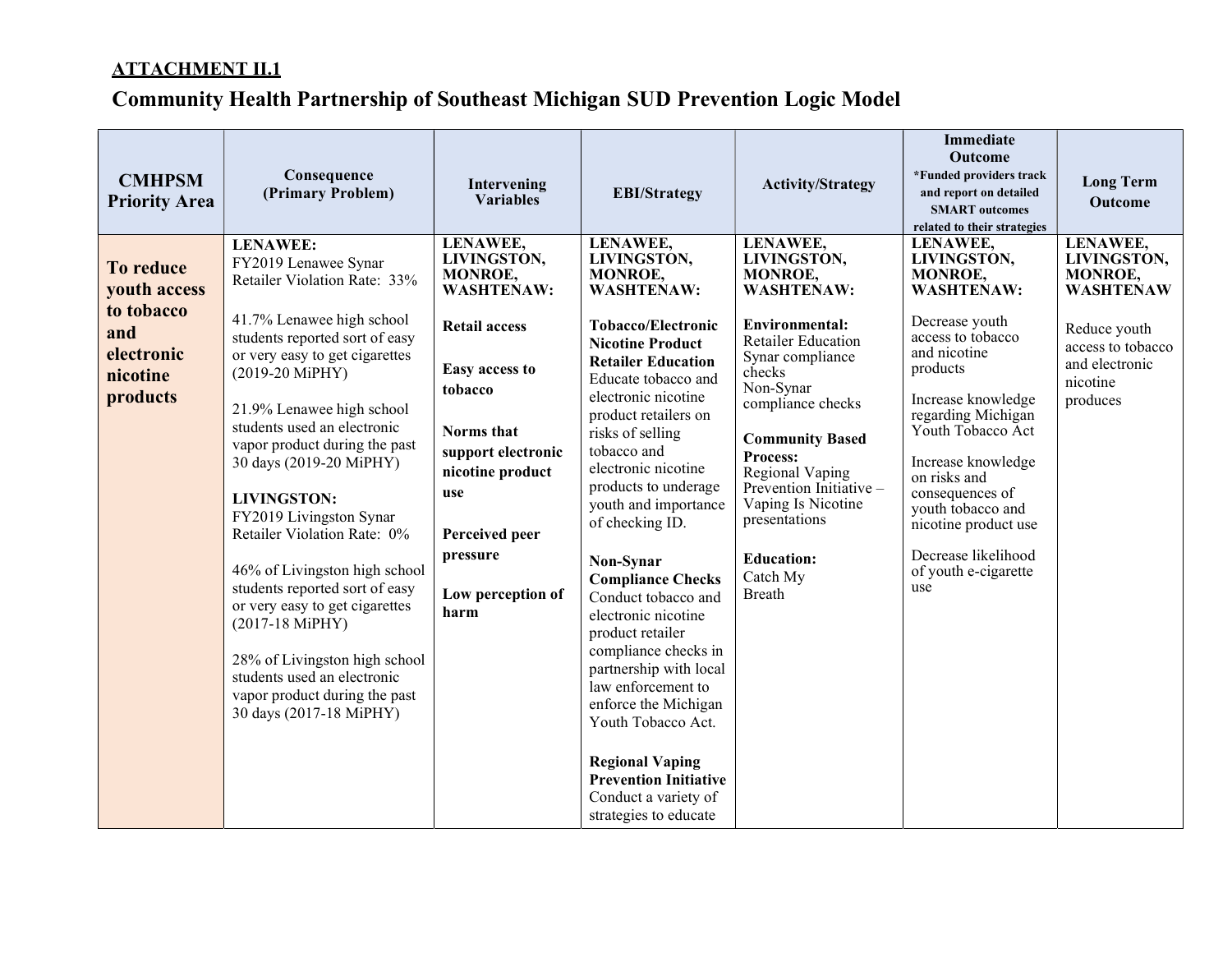| <b>MONROE:</b><br>FY2019 Monroe Synar<br>Retailer Violation Rate: 20%<br>43.3% of Monroe high school<br>students reported sort of easy<br>or very easy to get cigarettes<br>(2019-20 MiPHY)<br>20% of Monroe high school<br>students used an electronic<br>vapor product during the past<br>30 days (2019-20 MiPHY)<br><b>WASHTENAW:</b><br>FY2019 Washtenaw Synar<br>Retailer Violation Rate: 8%<br>33.2% of Washtenaw high<br>school students reported sort<br>of easy or very easy to get<br>cigarettes (2019-20 MiPHY)<br>15.5% of Washtenaw high<br>school students uses an<br>electronic vapor product<br>during the past 30 days (2019-<br>29 MiPHY) | communities and<br>coalitions on the<br>health consequences<br>and risks of tobacco<br>and electronic<br>nicotine products,<br>share product trends,<br>and link communities<br>to the Vaping Is<br>Nicotine handbook,<br>website and resource<br>materials.<br><b>Catch My Breath</b><br>Equips students with<br>knowledge and skills<br>to make informed<br>decisions about e-<br>cigarettes |  |  |
|-------------------------------------------------------------------------------------------------------------------------------------------------------------------------------------------------------------------------------------------------------------------------------------------------------------------------------------------------------------------------------------------------------------------------------------------------------------------------------------------------------------------------------------------------------------------------------------------------------------------------------------------------------------|------------------------------------------------------------------------------------------------------------------------------------------------------------------------------------------------------------------------------------------------------------------------------------------------------------------------------------------------------------------------------------------------|--|--|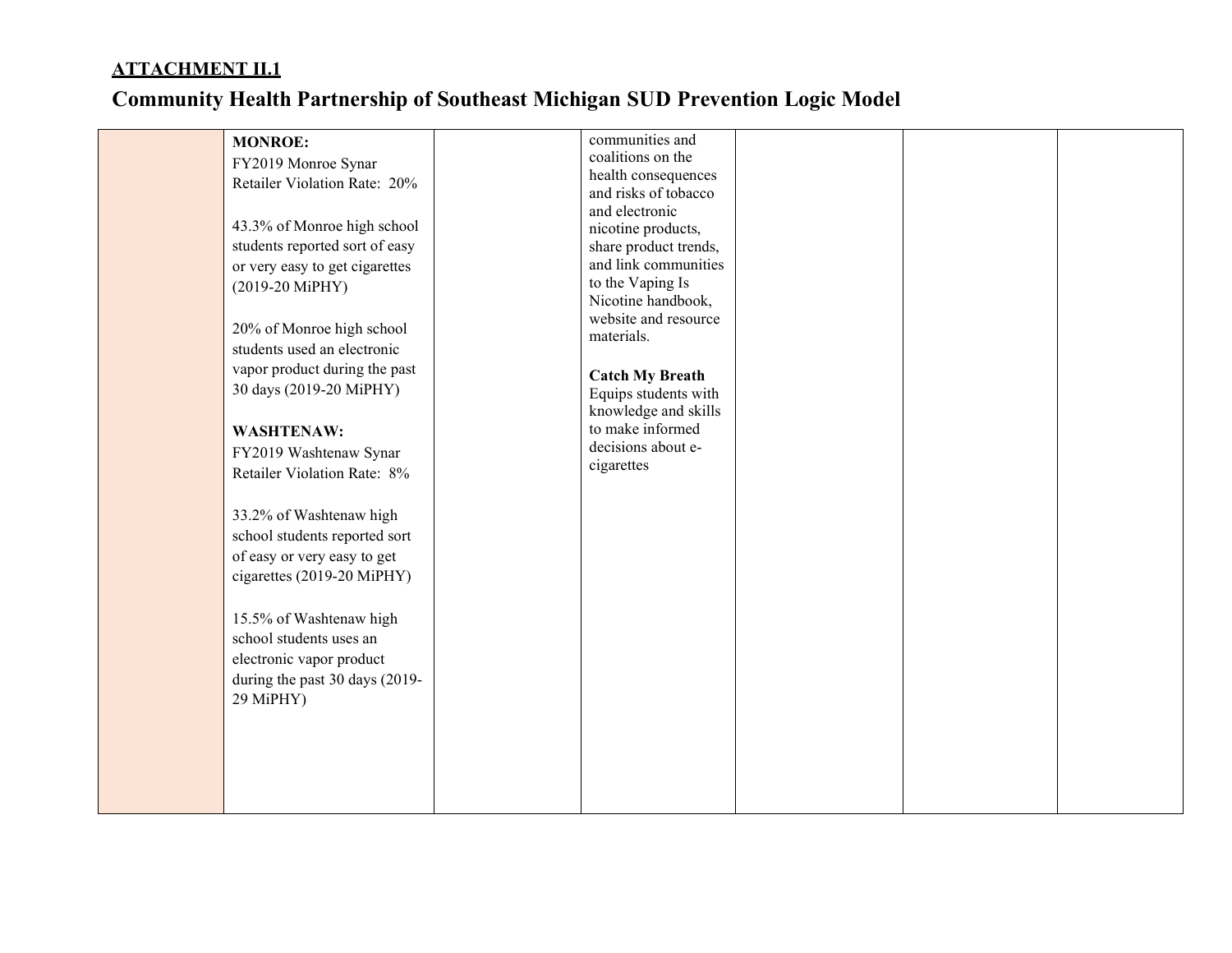| <b>CMHPSM</b><br><b>Priority Area</b>                                                | Consequence<br>(Primary Problem)                                                                                                                                                                                                                                                                                                                                                                                                                | Intervening<br><b>Variables</b>                                                                                                                                                                          | <b>EBI/Strategy</b>                                                                                                                                                                                                                                                                                                                                                                                                                      | <b>Activity/Strategy</b>                                                                                                                                                                                                                                                                                                                                                                                                                                                                                            | <b>Immediate</b><br>Outcome<br>*Funded providers track<br>and report on detailed<br><b>SMART</b> outcomes<br>related to their strategies                        | <b>Long Term</b><br>Outcome                                                                |
|--------------------------------------------------------------------------------------|-------------------------------------------------------------------------------------------------------------------------------------------------------------------------------------------------------------------------------------------------------------------------------------------------------------------------------------------------------------------------------------------------------------------------------------------------|----------------------------------------------------------------------------------------------------------------------------------------------------------------------------------------------------------|------------------------------------------------------------------------------------------------------------------------------------------------------------------------------------------------------------------------------------------------------------------------------------------------------------------------------------------------------------------------------------------------------------------------------------------|---------------------------------------------------------------------------------------------------------------------------------------------------------------------------------------------------------------------------------------------------------------------------------------------------------------------------------------------------------------------------------------------------------------------------------------------------------------------------------------------------------------------|-----------------------------------------------------------------------------------------------------------------------------------------------------------------|--------------------------------------------------------------------------------------------|
| To reduce<br>youth access<br>to tobacco<br>and<br>electronic<br>nicotine<br>products | <b>MONROE:</b><br>Addiction, poor health, and<br>struggles with managing<br>stress in a healthy way.<br>The 2017-2018 MiPHY data<br>shows that 26.5% of Monroe<br>County high school students<br>used an electronic vapor<br>product during the past 30<br>days. Monroe County<br><b>Student Assistance Program</b><br>Coordinator received 23 high<br>school student referrals for<br>electronic vape use during the<br>2019-2020 school year. | <b>MONROE:</b><br><b>Students lack</b><br>knowledge of risks<br>and consequences<br>associated with<br>tobacco/nicotine<br>use<br><b>Students lack</b><br>refusal skills and<br>healthy coping<br>skills | <b>MONROE:</b><br><b>Student Prevention</b><br><b>Leadership Teams</b><br>Utilizes Ohio Youth<br>Led Prevention<br>Network model to<br>engage students in<br>developing data-<br>driven school-wide<br>campaigns to educate<br>peers<br>*Monroe County<br><b>Substance Abuse</b><br>Prevention<br>Coalition<br>County-wide<br>coalition implements<br><b>CADCA</b> Community<br>Level Change<br>Strategies to prevent<br>substance abuse | <b>MONROE:</b><br>Information<br>dissemination<br><b>Student Prevention</b><br>Leadership Teams<br><b>Education</b><br><b>Student Prevention</b><br>Leadership Teams<br><b>Provide information</b><br>Monroe County Substance<br><b>Abuse Prevention</b><br>Coalition (MCSAPC)<br><b>Enhance skills</b><br><b>MCSAPC</b><br>Provide support<br><b>MCSAPC</b><br><b>Enhance access/reduce</b><br>barriers<br><b>MCSAPC</b><br><b>Change consequences</b><br><b>MCSAPC</b><br><b>Physical design</b><br><b>MCSAPC</b> | <b>MONROE:</b><br>Increase knowledge<br>of risks and<br>consequences of<br>tobacco and nicotine<br>product use<br>Increase refusal and<br>healthy coping skills | <b>MONROE:</b><br>Reduce youth<br>access to tobacco<br>and electronic<br>nicotine products |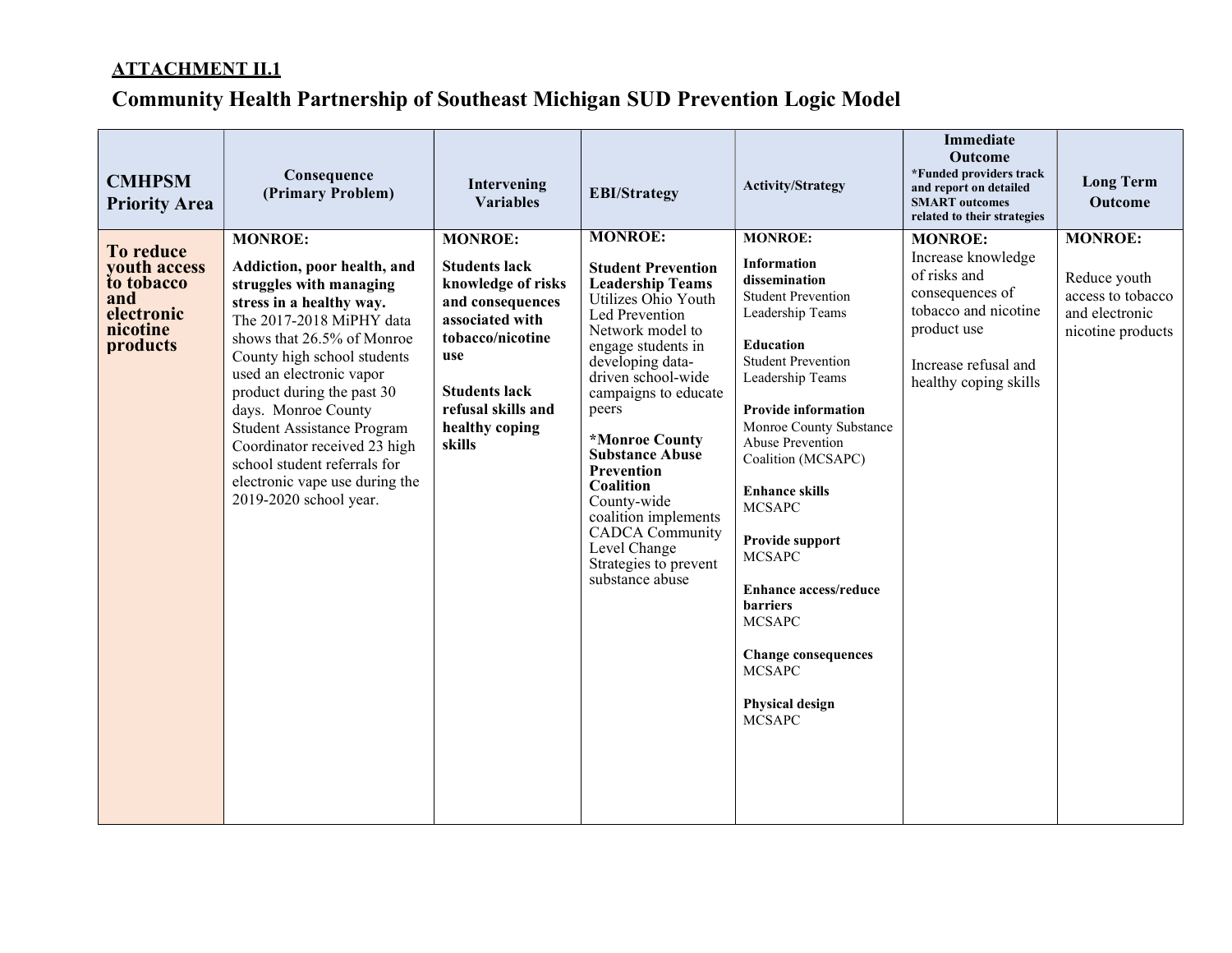| <b>CMHPSM</b><br><b>Priority Area</b>                                                | Consequence<br>(Primary Problem)                                                                                                                                                                                                                                                                                                                                                                                    | Intervening<br><b>Variables</b>                                                                                                                                                  | <b>EBI/Strategy</b>                                                                                                                                                                                                                                   | <b>Activity/Strategy</b>                                                                                                                                                                                       | <b>Immediate</b><br>Outcome<br>*Funded providers track<br>and report on detailed<br><b>SMART</b> outcomes<br>related to their strategies                                                                                                                                                         | <b>Long Term</b><br><b>Outcome</b>                                                           |
|--------------------------------------------------------------------------------------|---------------------------------------------------------------------------------------------------------------------------------------------------------------------------------------------------------------------------------------------------------------------------------------------------------------------------------------------------------------------------------------------------------------------|----------------------------------------------------------------------------------------------------------------------------------------------------------------------------------|-------------------------------------------------------------------------------------------------------------------------------------------------------------------------------------------------------------------------------------------------------|----------------------------------------------------------------------------------------------------------------------------------------------------------------------------------------------------------------|--------------------------------------------------------------------------------------------------------------------------------------------------------------------------------------------------------------------------------------------------------------------------------------------------|----------------------------------------------------------------------------------------------|
| To reduce<br>youth access<br>to tobacco<br>and<br>electronic<br>nicotine<br>products | <b>WASHTENAW:</b><br><b>Interference with Education,</b><br><b>Truancy, School Failure,</b><br><b>Family Conflict, Screening</b><br><b>Brief Intervention &amp;</b><br>Referral<br>Measure from 2018 MiPHY<br>Survey Rates (rounded to<br>nearest whole number in most<br>cases)<br>Recent vaping/e-cigarette use<br>(past 30 days) 21% - 35%<br>Recent cigarette use (past 30)<br>days) $1.5\% - 3.2\%$ Perception | <b>WASHTENAW:</b><br>Low perceived risk<br>of future/school<br>consequences<br>Lack of coping<br>skills<br>Anti-social<br>behavior/delinquen<br>cy<br>Perceived peer<br>pressure | <b>WASHTENAW:</b><br><b>Project SUCCESS</b><br>SAMHSA model that<br>utilizes individual<br>and small group<br>counseling sessions<br>and large group<br>prevention education<br>sessions to increase<br>protective factors and<br>reduce risk factors | <b>WASHTENAW:</b><br><b>Information</b><br>dissemination<br>Project SUCCESS<br><b>Education</b><br>Project SUCCESS<br><b>Environmental</b><br>Project SUCCESS<br>Problem ID and<br>referral<br>Project SUCCESS | <b>WASHTENAW:</b><br>Increase coping<br>skills, improved<br>relationships, and<br>ability to handle<br>peer pressure<br>Increase knowledge<br>or risks and<br>consequences of<br>tobacco and<br>electronic nicotine<br>product use<br>Decrease 30-day<br>use<br>Decrease anti-social<br>behavior | <b>WASHTENAW</b><br>Reduce youth<br>access to tobacco<br>and electronic<br>nicotine products |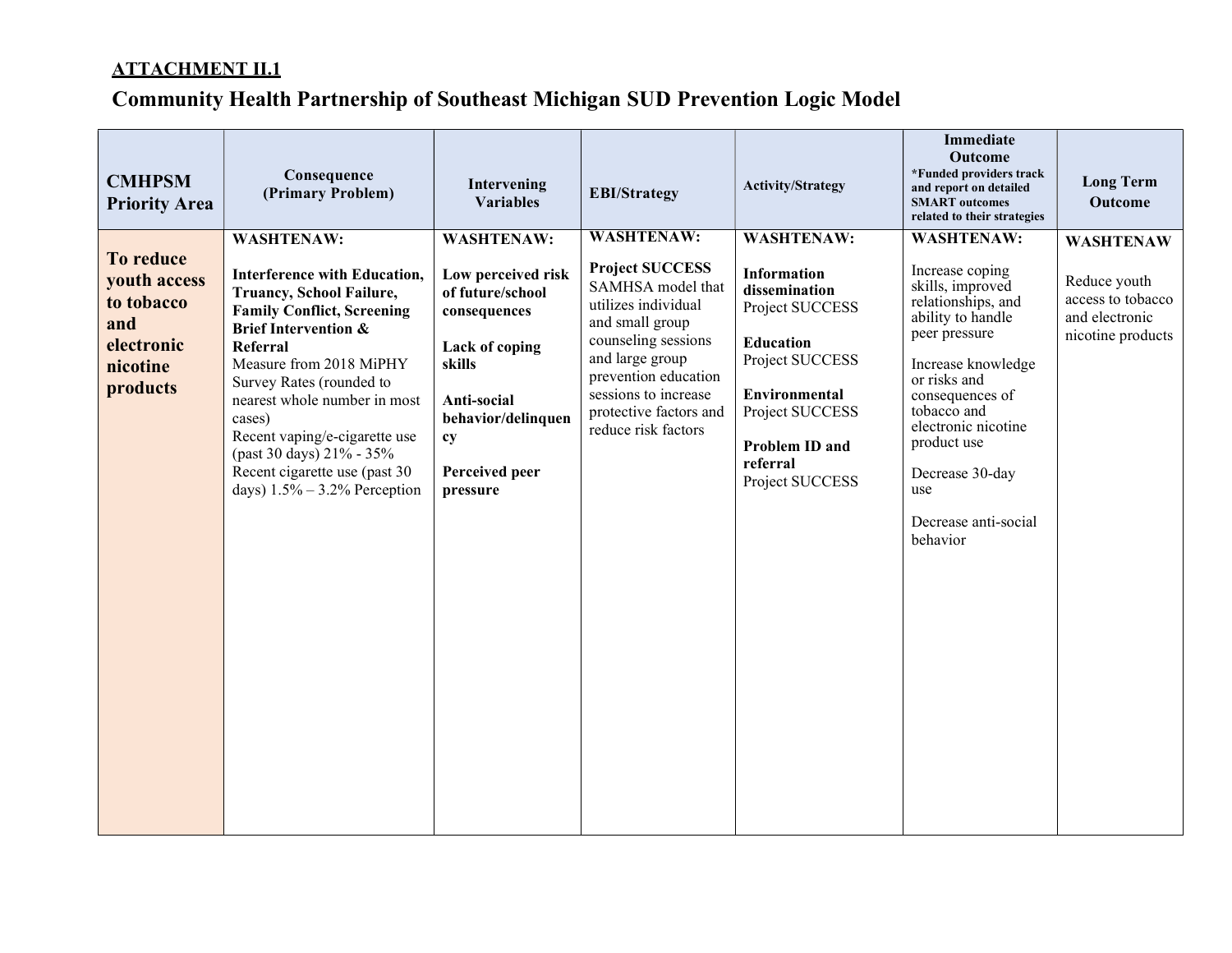| <b>CMHPSM</b><br><b>Priority Area</b>   | Consequence<br>(Primary Problem)                                                                                                                                                                                                                                                                                                                                                                                                                                                                                                                                                                                                                                                                                                                                                                                                                  | Intervening<br><b>Variables</b>                                                                                           | <b>EBI/Strategy</b>                                                                                                                                                                                                                                                                                                                                                                                                                                                                                                                                                                                                                                                      | <b>Activity/Strategy</b>                                                                                                                                                                                                                                                                                                                                                                                                                                                                                                                                                                                                                                                                                                                                   | <b>Immediate</b><br>Outcome<br>*Funded providers track<br>and report on detailed<br><b>SMART</b> outcomes<br>related to their strategies                                                                                                                                                                                                                                                                                                                            | <b>Long Term</b><br><b>Outcome</b>               |
|-----------------------------------------|---------------------------------------------------------------------------------------------------------------------------------------------------------------------------------------------------------------------------------------------------------------------------------------------------------------------------------------------------------------------------------------------------------------------------------------------------------------------------------------------------------------------------------------------------------------------------------------------------------------------------------------------------------------------------------------------------------------------------------------------------------------------------------------------------------------------------------------------------|---------------------------------------------------------------------------------------------------------------------------|--------------------------------------------------------------------------------------------------------------------------------------------------------------------------------------------------------------------------------------------------------------------------------------------------------------------------------------------------------------------------------------------------------------------------------------------------------------------------------------------------------------------------------------------------------------------------------------------------------------------------------------------------------------------------|------------------------------------------------------------------------------------------------------------------------------------------------------------------------------------------------------------------------------------------------------------------------------------------------------------------------------------------------------------------------------------------------------------------------------------------------------------------------------------------------------------------------------------------------------------------------------------------------------------------------------------------------------------------------------------------------------------------------------------------------------------|---------------------------------------------------------------------------------------------------------------------------------------------------------------------------------------------------------------------------------------------------------------------------------------------------------------------------------------------------------------------------------------------------------------------------------------------------------------------|--------------------------------------------------|
| To reduce<br>illicit drug<br><b>use</b> | <b>LIVINGSTON:</b><br>Delinquent/criminal/<br>problem behavior<br>In 2016, there were $33$<br>petitions filed<br>in Livingston County Juvenile<br>Court for Possession of<br>Marijuana (Livingston County<br>Juvenile Court, 2/13/17).<br>In 2019, there were 56 total<br>drug-involved traffic crashes<br>within Livingston County,<br>including 3 fatal crashes; 8<br>drug-involved crashes had<br>drivers age 15 to 20 (Michigan<br>Traffic Crash Facts by County,<br>Michigan Office of Highway<br>Safety Planning, June 2020).<br><b>Early addiction</b><br>In 2018, 990 Michigan youths<br>12 to 17 years of age, were<br>admitted to treatment for<br>marijuana as the primary<br>substance use, accounting for<br>63.5% of all substance abuse<br>treatment Admissions<br>(Michigan Epidemiological<br>Profile, MDHHS, December<br>2019). | <b>LIVINGSTON:</b><br>Low perceived risk<br>Perceived peer<br>pressure<br>Norms that<br>support use<br><b>Easy access</b> | <b>LIVINGSTON:</b><br><b>Communities</b><br><b>Mobilizing for</b><br><b>Change on Alcohol</b><br>Mobilizes<br>communities to act<br>on underage drinking,<br>illicit drug use, and<br>Rx abuse/misuse by<br>addressing policies<br>and practices<br><b>Curriculum Based</b><br><b>Support Group</b><br>Intervention for<br>selective and<br>indicated populations<br>of children and youth<br>at elevated risk for<br>substance use/abuse,<br>delinquency, and<br>violence<br><b>MOST</b> social<br>norming campaign<br>Utilizes local data to<br>challenge perceptions<br>by informing teens<br>and parents about the<br>true levels of<br>substance use among<br>youth | <b>LIVINGSTON:</b><br><b>Info Dissemination</b><br>Communities<br>Mobilizing for Change<br>on Alcohol Curriculum<br><b>Based Support Group</b><br><b>MOST Social Norming</b><br>Campaign<br>Project SUCCESS<br>Youth Led Prevention<br><b>Community-based</b><br><b>Process Communities</b><br>Mobilizing for Change<br>on Alcohol, MOST<br>Social Norming<br>Campaign, Project<br>SUCCESS, Youth Led<br>Prevention<br><b>Education</b><br>Communities<br>Mobilizing for Change<br>on Alcohol, Curriculum<br>Based Support Group,<br>Project SUCCESS,<br>Youth Led Prevention<br>Environmental<br><b>Strategies</b><br>Communities<br>Mobilizing for Change<br>on Alcohol, MOST<br>social norming<br>campaign, Project<br>SUCCESS, Youth Led<br>Prevention | <b>LIVINGSTON:</b><br>Increase knowledge<br>on risks and<br>consequences<br>associated with<br>substance use/abuse<br>Maintain or improve<br>non-use attitudes<br>towards substances<br>Shift attitudes and<br>community norms<br>regarding how many<br>teens use substances<br>Decrease perceived<br>peer pressure to use<br>substances<br>Increase protective<br>factors<br>Increase willingness<br>to discuss substance<br>abuse amongst<br>parents and children | <b>LIVINGSTON:</b><br>Reduce illicit<br>drug use |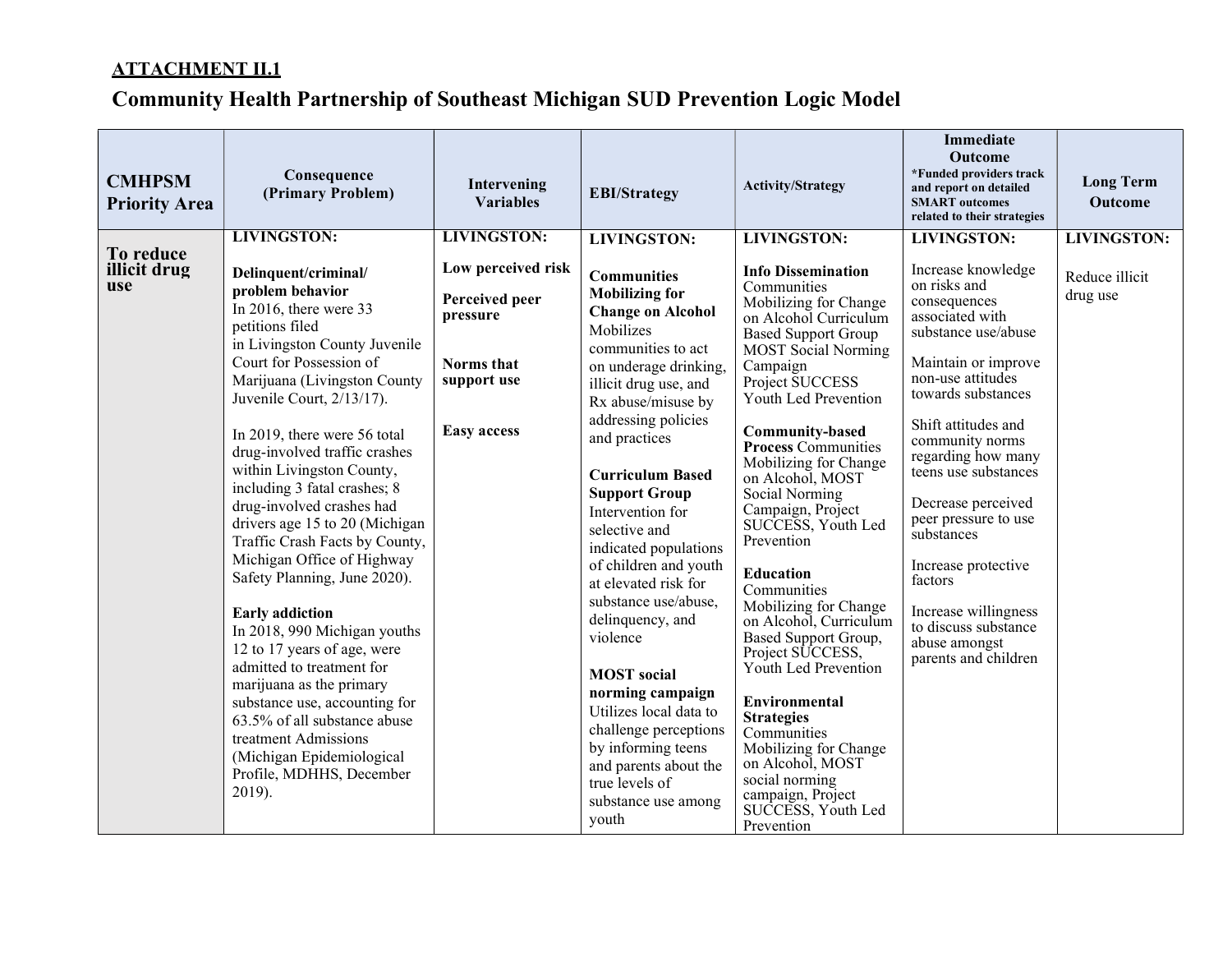|  | <b>Project SUCCESS</b><br>SAMHSA model that<br>utilizes individual<br>and small group<br>counseling sessions<br>and large group<br>prevention education<br>sessions to increase<br>protective factors and<br>reduce risk factors<br><b>Youth Led</b><br>Prevention<br>Peer-to-peer program<br>engages educators,<br>parents, and<br>communities by<br>combining<br>environmental and<br>individual strategies<br>to support positive<br>attitudes, choices,<br>and behaviors by<br>youth | <b>Alternatives</b><br>Youth Led Prevention<br>Problem ID and<br>Referral Curriculum<br>Based Support Group,<br>Project SUCCESS |  |
|--|------------------------------------------------------------------------------------------------------------------------------------------------------------------------------------------------------------------------------------------------------------------------------------------------------------------------------------------------------------------------------------------------------------------------------------------------------------------------------------------|---------------------------------------------------------------------------------------------------------------------------------|--|
|  |                                                                                                                                                                                                                                                                                                                                                                                                                                                                                          |                                                                                                                                 |  |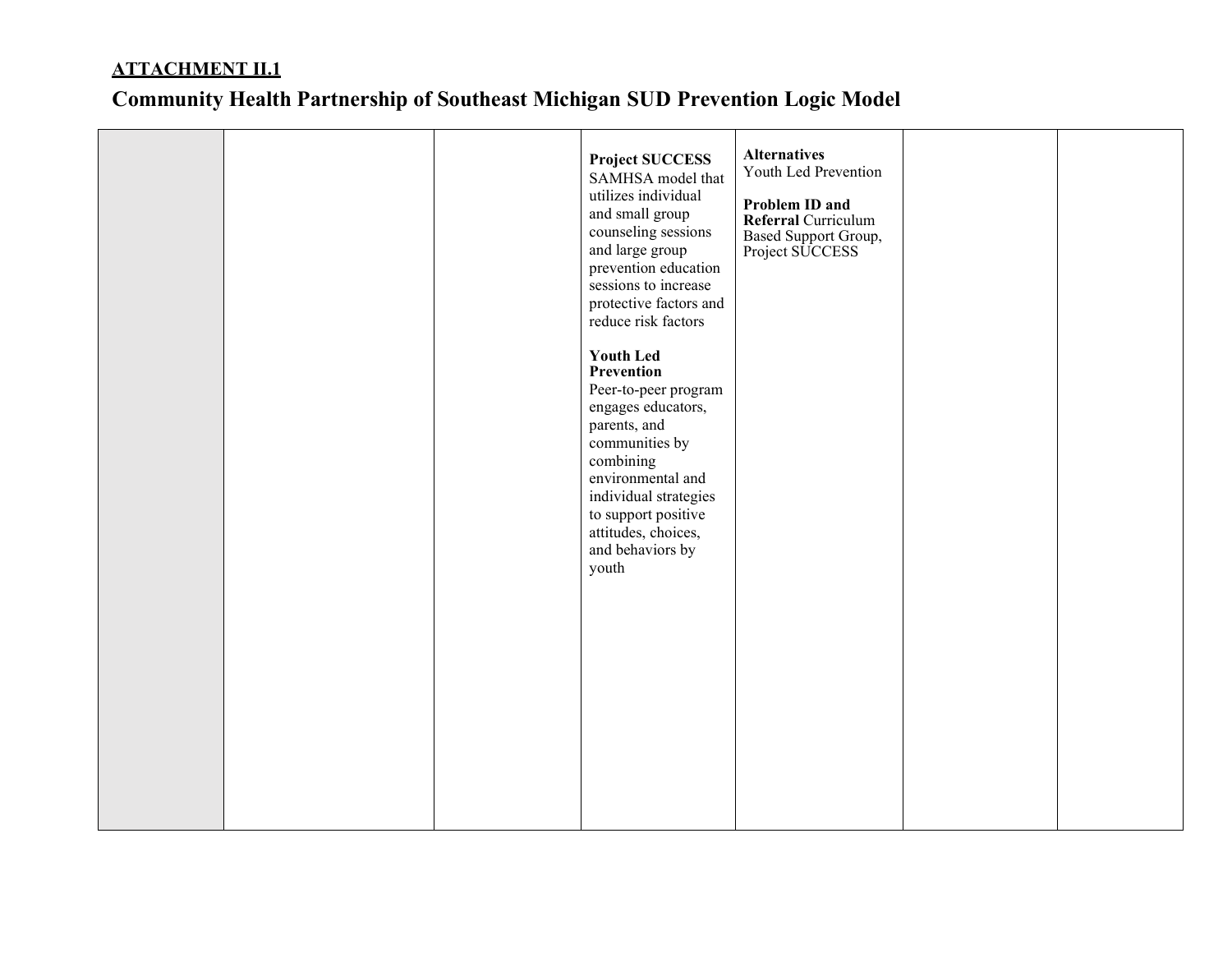| <b>CMHPSM</b><br><b>Priority Area</b>   | Consequence<br>(Primary Problem)                                                                                                                                                                                                                                                                                                                                                                                                                                                                                                                                                                                                                                                                                                                                                                                                                                                                                                                                                                                               | Intervening<br><b>Variables</b>                                                                                                                                                                                                                                                                                                                                                                                                                                          | <b>EBI/Strategy</b>                                                                                                                                                                                                                                                                                                                                                                                                                                                                                                                                                                                                                                       | <b>Activity/Strategy</b>                                                                                                                                                                                                                                                                                                                                                                                                                                                                                                                                                                                                          | <b>Immediate</b><br><b>Outcome</b><br>*Funded providers track<br>and report on detailed<br><b>SMART</b> outcomes<br>related to their strategies                                                                                                           | <b>Long Term</b><br><b>Outcome</b>           |
|-----------------------------------------|--------------------------------------------------------------------------------------------------------------------------------------------------------------------------------------------------------------------------------------------------------------------------------------------------------------------------------------------------------------------------------------------------------------------------------------------------------------------------------------------------------------------------------------------------------------------------------------------------------------------------------------------------------------------------------------------------------------------------------------------------------------------------------------------------------------------------------------------------------------------------------------------------------------------------------------------------------------------------------------------------------------------------------|--------------------------------------------------------------------------------------------------------------------------------------------------------------------------------------------------------------------------------------------------------------------------------------------------------------------------------------------------------------------------------------------------------------------------------------------------------------------------|-----------------------------------------------------------------------------------------------------------------------------------------------------------------------------------------------------------------------------------------------------------------------------------------------------------------------------------------------------------------------------------------------------------------------------------------------------------------------------------------------------------------------------------------------------------------------------------------------------------------------------------------------------------|-----------------------------------------------------------------------------------------------------------------------------------------------------------------------------------------------------------------------------------------------------------------------------------------------------------------------------------------------------------------------------------------------------------------------------------------------------------------------------------------------------------------------------------------------------------------------------------------------------------------------------------|-----------------------------------------------------------------------------------------------------------------------------------------------------------------------------------------------------------------------------------------------------------|----------------------------------------------|
| To reduce<br>illicit drug<br><b>use</b> | <b>MONROE:</b><br>Fetal effects of prenatal<br>exposure to illicit drugs<br>In $201973$ infants who were<br>prenatally exposed to alcohol,<br>tobacco, illicit drugs such as<br>heroin, cocaine and marijuana,<br>and/or prescription drugs were<br>referred for services currently<br>provided through this<br>program. This increased from<br>$2015$ , when 67 infants were<br>referred, and from 2014, when<br>42 infants were referred.<br>Interference with education.<br>There are currently 36<br>children in Monroe County<br>who are receiving services<br>due to ATOD exposure and/or<br>developmental impact of<br>parental substance use<br>disorder. The majority of these<br>children have at least a 20%<br>delay in one area of<br>development<br>(language/communication,<br>cognitive, physical (fine/gross<br>motor), social/emotional).<br>Health issues, legal issues,<br>and development of poor<br>coping skills.<br>14.8% of Monroe County<br>high school students have<br>reported using marijuana in | <b>MONROE:</b><br>Lack of knowledge<br>during pregnancy<br><b>Lack of supports</b><br>community and<br>family<br>Poor parental and<br>family<br>norms/attitudes<br>Low academic<br>achievement with<br>negative<br>attachment to<br>school<br><b>Students lack</b><br>knowledge of the<br>risks and<br>consequences<br>associated with<br>marijuana<br><b>Increased access of</b><br>marijuana to youth<br><b>Students</b><br>marijuana use is<br>influenced by<br>peers | <b>MONROE:</b><br><b>Nurturing</b><br><b>Parenting/Parents</b><br>as Teachers<br>Parent educators<br>provide support,<br>education, and group<br>connection<br>opportunities to<br>families with a child<br>from 0-3 who has<br>been prenatally<br>exposed to<br>substances<br><b>Student Prevention</b><br><b>Leadership Teams</b><br>Utilizes Ohio Youth<br>Led Prevention<br>Network model to<br>engage students in<br>developing data-<br>driven school-wide<br>campaigns to educate<br>peers<br>*Monroe County<br><b>Substance Abuse</b><br>Prevention<br>Coalition<br>County-wide<br>coalition implements<br><b>CADCA</b> Community<br>Level Change | <b>MONROE:</b><br><b>Information</b><br>dissemination<br>Nurturing<br>Parenting/Parents as<br>Teachers<br><b>Student Prevention</b><br>Leadership Teams<br><b>Education</b><br>Nurturing<br>Parenting/Parents as<br>Teachers<br><b>Student Prevention</b><br>Leadership Teams<br><b>Problem ID and</b><br>referral<br>Nurturing<br>Parenting/Parents as<br>Teachers<br><b>Provide information</b><br>Monroe County<br>Substance Abuse<br>Prevention Coalition<br><b>Enhance skills</b><br>Monroe County<br>Substance Abuse<br>Prevention Coalition<br>Provide support<br>Monroe County<br>Substance Abuse<br>Prevention Coalition | <b>MONROE:</b><br>Increase parenting<br>knowledge and<br>improved attitudes<br>Increase access to<br>community supports<br>Increase knowledge<br>of risks and<br>consequences of<br>illicit drug use<br>Decrease of<br>maladaptive<br>parenting practices | <b>MONROE:</b><br>Reduce illicit<br>drug use |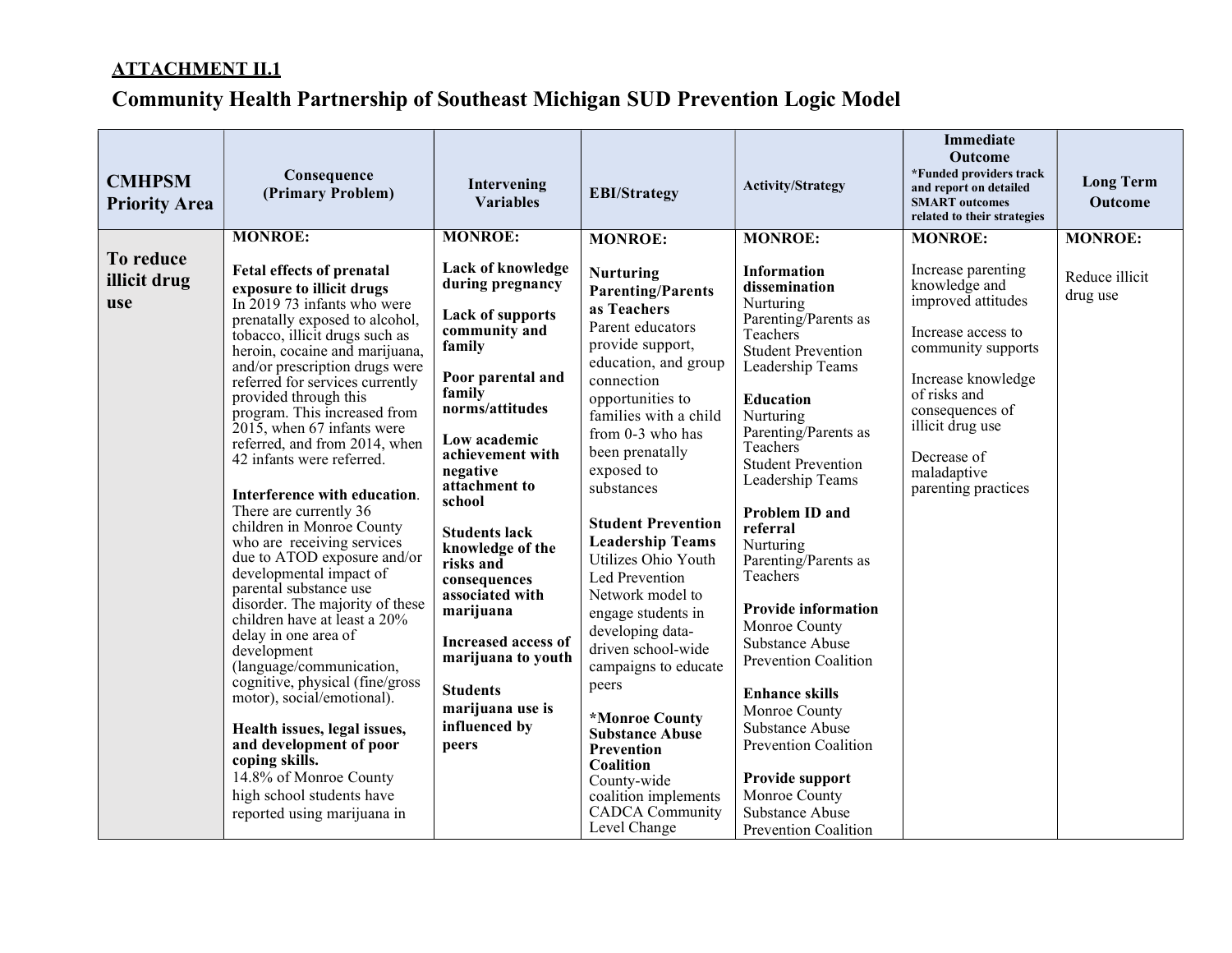|  | past 30 days of survey.<br>(MiPHY 2017-2018).<br>Monroe County Student<br>Assistance Program<br>Coordinator received 43 high<br>school student referrals for<br>marijuana use during the<br>2019-2020 school year. | Strategies to prevent<br>substance abuse | <b>Enhance</b><br>access/reduce barriers<br>Monroe County<br>Substance Abuse<br>Prevention Coalition<br><b>Change consequences</b><br>Monroe County<br>Substance Abuse<br>Prevention Coalition |  |
|--|--------------------------------------------------------------------------------------------------------------------------------------------------------------------------------------------------------------------|------------------------------------------|------------------------------------------------------------------------------------------------------------------------------------------------------------------------------------------------|--|
|  |                                                                                                                                                                                                                    |                                          |                                                                                                                                                                                                |  |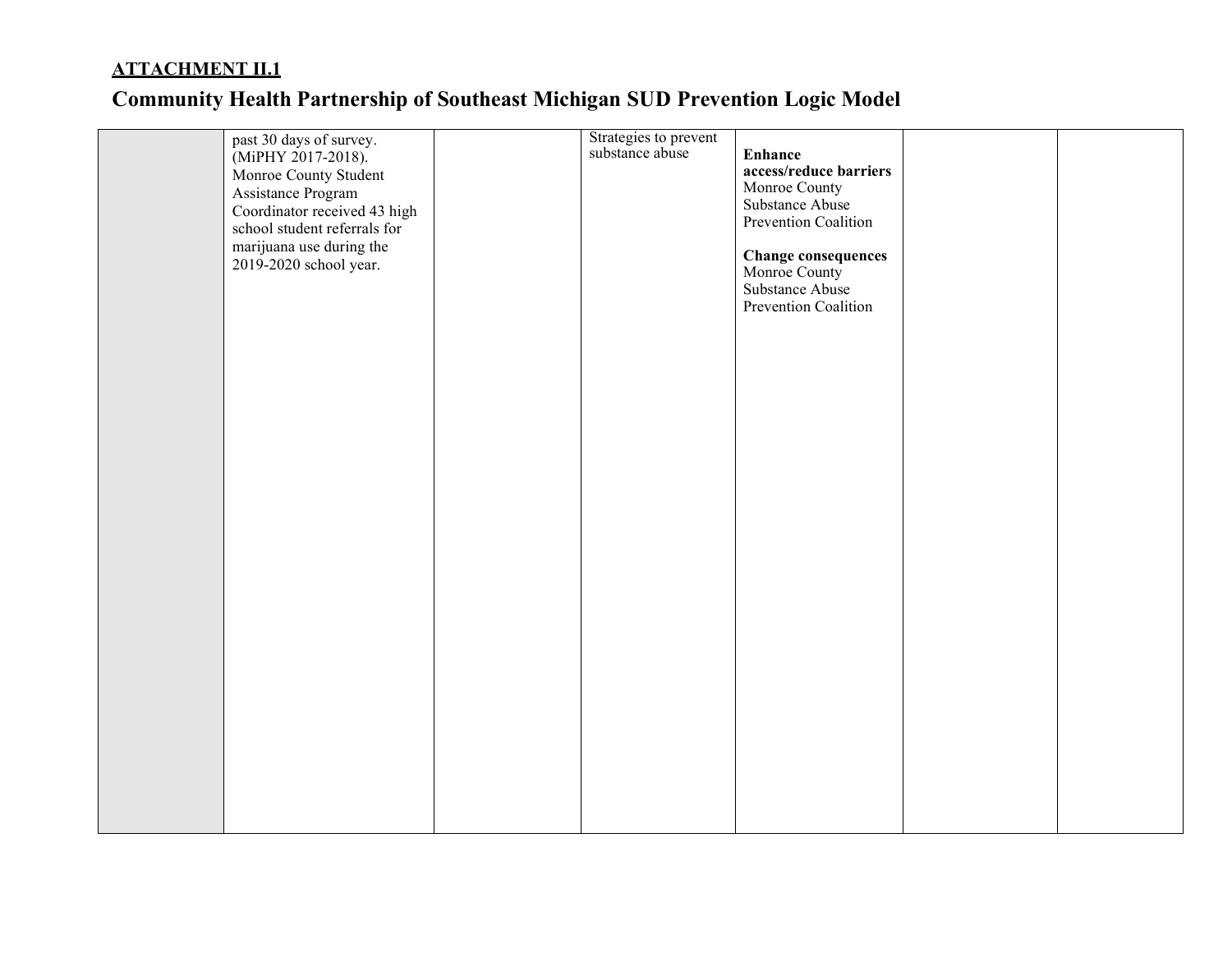| <b>CMHPSM</b><br><b>Priority Area</b> | Consequence<br>(Primary Problem)                                                                                                                                                                                                                                                                                                                                                                                                                                                                                                                                                                                                                                                                                                                                                                                                                                                                                                                                                                                                                      | Intervening<br><b>Variables</b>                                                                                                                                                                                                                                                                                                                                                                                                                                           | <b>EBI/Strategy</b>                                                                                                                                                                                                                                                                                                                                                                                                                                                                                                                                                                                                                          | <b>Activity/Strategy</b>                                                                                                                                                                                                                                                                                                                                                | <b>Immediate</b><br><b>Outcome</b><br>*Funded providers track<br>and report on detailed<br><b>SMART</b> outcomes<br>related to their strategies                                                                                                                                                                                                                                                                                            | <b>Long Term</b><br><b>Outcome</b>             |
|---------------------------------------|-------------------------------------------------------------------------------------------------------------------------------------------------------------------------------------------------------------------------------------------------------------------------------------------------------------------------------------------------------------------------------------------------------------------------------------------------------------------------------------------------------------------------------------------------------------------------------------------------------------------------------------------------------------------------------------------------------------------------------------------------------------------------------------------------------------------------------------------------------------------------------------------------------------------------------------------------------------------------------------------------------------------------------------------------------|---------------------------------------------------------------------------------------------------------------------------------------------------------------------------------------------------------------------------------------------------------------------------------------------------------------------------------------------------------------------------------------------------------------------------------------------------------------------------|----------------------------------------------------------------------------------------------------------------------------------------------------------------------------------------------------------------------------------------------------------------------------------------------------------------------------------------------------------------------------------------------------------------------------------------------------------------------------------------------------------------------------------------------------------------------------------------------------------------------------------------------|-------------------------------------------------------------------------------------------------------------------------------------------------------------------------------------------------------------------------------------------------------------------------------------------------------------------------------------------------------------------------|--------------------------------------------------------------------------------------------------------------------------------------------------------------------------------------------------------------------------------------------------------------------------------------------------------------------------------------------------------------------------------------------------------------------------------------------|------------------------------------------------|
| To reduce<br>illicit drug<br>use      | <b>WASHTENAW:</b><br>Illicit drug use can result in<br>overdose and death<br>Locally, we are seeing rising<br>trends in overdose deaths as<br>well. According to the<br>Michigan Substance use<br>Disorder Data Repository,<br>there were 85 drug related<br>overdose deaths in 2018. This<br>number is up from 73 in 2017.<br>This data represents deaths<br>that were accidental or<br>intentional overdose.<br>There is an increased cost to<br>society due to emergency<br>response and hospital<br>utilization resulting from<br>the high risk nature of illicit<br>drug use<br>In Washtenaw County, there<br>has been a steady increase in<br>opioid related hospitalizations<br>in recent years. In 2018, there<br>were 58 opioid related<br>hospitalizations. This number<br>is up from 37 in 2015.<br>Illicit drug use can lead to<br>chronic, complex health<br>conditions<br>Illicit drug use can have<br>negative short and long term<br>effects on physical and mental<br>health. In the short term, drug<br>use can impact mood, sleep, | <b>WASHTENAW:</b><br>Low perception of<br>risk of use on<br>health<br>Lack of knowledge<br>Lack of social<br>supports/social<br>isolation<br><b>Untreated</b><br>behavioral health<br>disorders including<br>trauma, mental<br>health, and<br>substance abuse<br>Low perceived risk<br>of negative<br>consequences<br>Peer<br>rejection/perceived<br>peer pressure<br><b>Behavior</b><br>delinquency<br>Low academic<br>achievement<br>Community<br>alienation<br>Truancy | <b>WASHTENAW:</b><br><b>Prime for Life</b><br>Series designed to<br>help participants<br>change high risk<br>behaviors by<br>examining risk<br>perception, attitudes,<br>knowledge, and<br>motivation<br><b>Prevention Theatre</b><br>Collective<br>Utilizes peer-to-peer<br>outreach, prevention<br>research and local<br>data, and theatre<br>modalities to shift<br>knowledge and<br>attitudes.<br>Participants also<br>receive college<br>credit through EMU<br><b>Botvins Transitions</b><br>Interactive, skill-<br>based curriculum<br>designed to promote<br>positive health and<br>personal<br>development<br><b>Project SUCCESS</b> | <b>WASHTENAW:</b><br><b>Info dissemination</b><br>Prime for Life<br>Project SUCCESS<br><b>Education</b><br>Prime for Life<br><b>Prevention Theatre</b><br>Collective<br><b>Botvins Transitions</b><br>Project SUCCESS<br><b>Environmental</b><br>Project SUCCESS<br><b>Alternatives</b><br>Prime for Life<br>Problem ID & referral<br>Prime for Life<br>Project SUCCESS | <b>WASHTENAW:</b><br>Increase knowledge<br>and perception of<br>risks and<br>consequences of<br>illicit drug use<br>Increase knowledge<br>of opportunities for<br>social engagement<br>Increase refusal skills<br>Increase<br>communication,<br>prosocial,<br>relationship building<br>and coping skills<br>Increase ability to<br>handle peer pressure<br>Decrease 30-day use<br>Increase referrals for<br>behavioral health<br>disorders | <b>WASHTENAW</b><br>Reduce illicit<br>drug use |